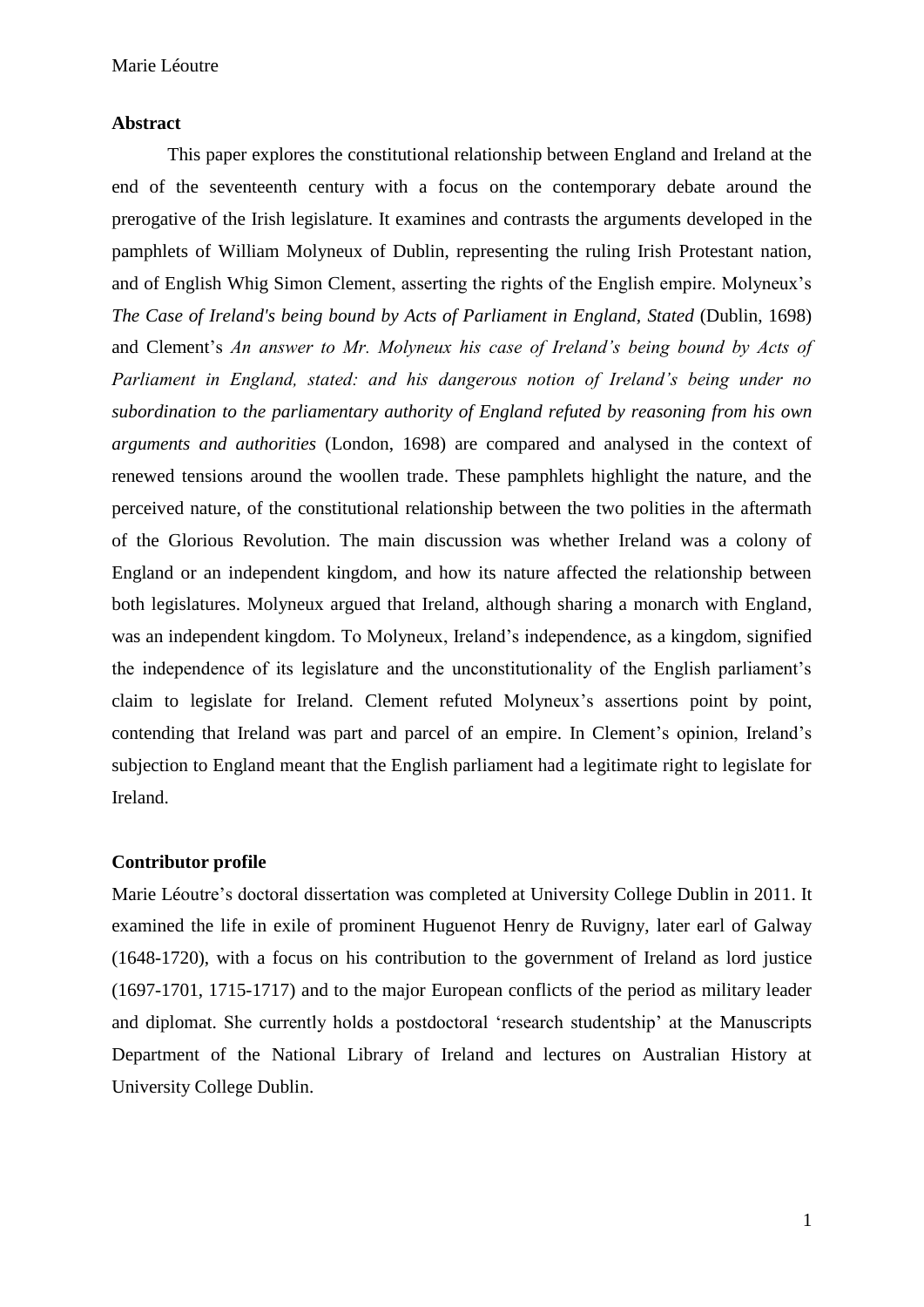**.** 

# **Contesting and upholding the rights of the Irish parliament in 1698: William Molyneux and Simon Clement's arguments<sup>1</sup>**

This paper explores the constitutional relationship between England and Ireland at the end of the seventeenth century with a focus on the contemporary debate around the prerogative of the Irish legislature. It examines and contrasts the arguments developed in the pamphlets of William Molyneux of Dublin, representing the ruling Irish Protestant nation, and Whig economic writer Simon Clement, asserting the rights of the English empire. The main discussion was whether Ireland was a colony of England or an independent kingdom, and how its nature affected the relationship between both legislatures.

This question of identity and self-determination was not limited to Ireland, although Ireland's case was unique. By the mid-seventeenth century, the modern state system had emerged: Europe was divided into independent sovereign states, most of them governed by absolute monarchs -England, with her parliament, was an exception- and with their religion determined by the religion of their monarch under the doctrine of *cuius regio, eius religio*. France, under Louis XIV, had emerged as the strongest power on the continent. England was developing her overseas empire, mostly at the expense of the Dutch and the Spanish. There was also a renewed interest among intellectuals in defining the nature of government and political systems. They questioned the relationship between the governed and those who governed. The English philosophers Thomas Hobbes and John Locke were such political thinkers.<sup>2</sup>

To answer these questions, people used the pamphlet: a book, small in size, typically under a hundred pages and used to communicate news and polemics. It was the principal means of circulating information at the end of the seventeenth century. Pamphlets were used to voice opinions on controversial topics, which were often political and linked with current affairs. They were cheap and were important in shaping and influencing public opinion. They were designed for debate and quick diffusion.<sup>3</sup>

<sup>&</sup>lt;sup>1</sup> This piece was originally written for the Oireachtas Library and Research Services in October 2012 as part of a post-doctoral bursary on the theme 'the British administration of Ireland' and based on collections held by the Oireachtas Library. I am greatly indebted to Professor Patrick Kelly for clarifying beyond doubt the identity of the writer of the *Answer.* I am also grateful to Dr Charles Ivar McGrath for his comments on drafts of this paper. <sup>2</sup> For Locke and Hobbes' philosophies see Stanford University, [http://plato.stanford.edu/entries/locke](http://plato.stanford.edu/entries/locke-political/#ConPolOblEndGov)[political/#ConPolOblEndGov,](http://plato.stanford.edu/entries/locke-political/#ConPolOblEndGov) and [http://plato.stanford.edu/entries/hobbes-moral/.](http://plato.stanford.edu/entries/hobbes-moral/)<br>3 Joed Baymond, Bayphlets and Bayphletsening in early modern Britain (Com

Joad Raymond, *Pamphlets and Pamphleteering in early modern Britain* (Cambridge: Cambridge University Press, 2003), pp. 4-27.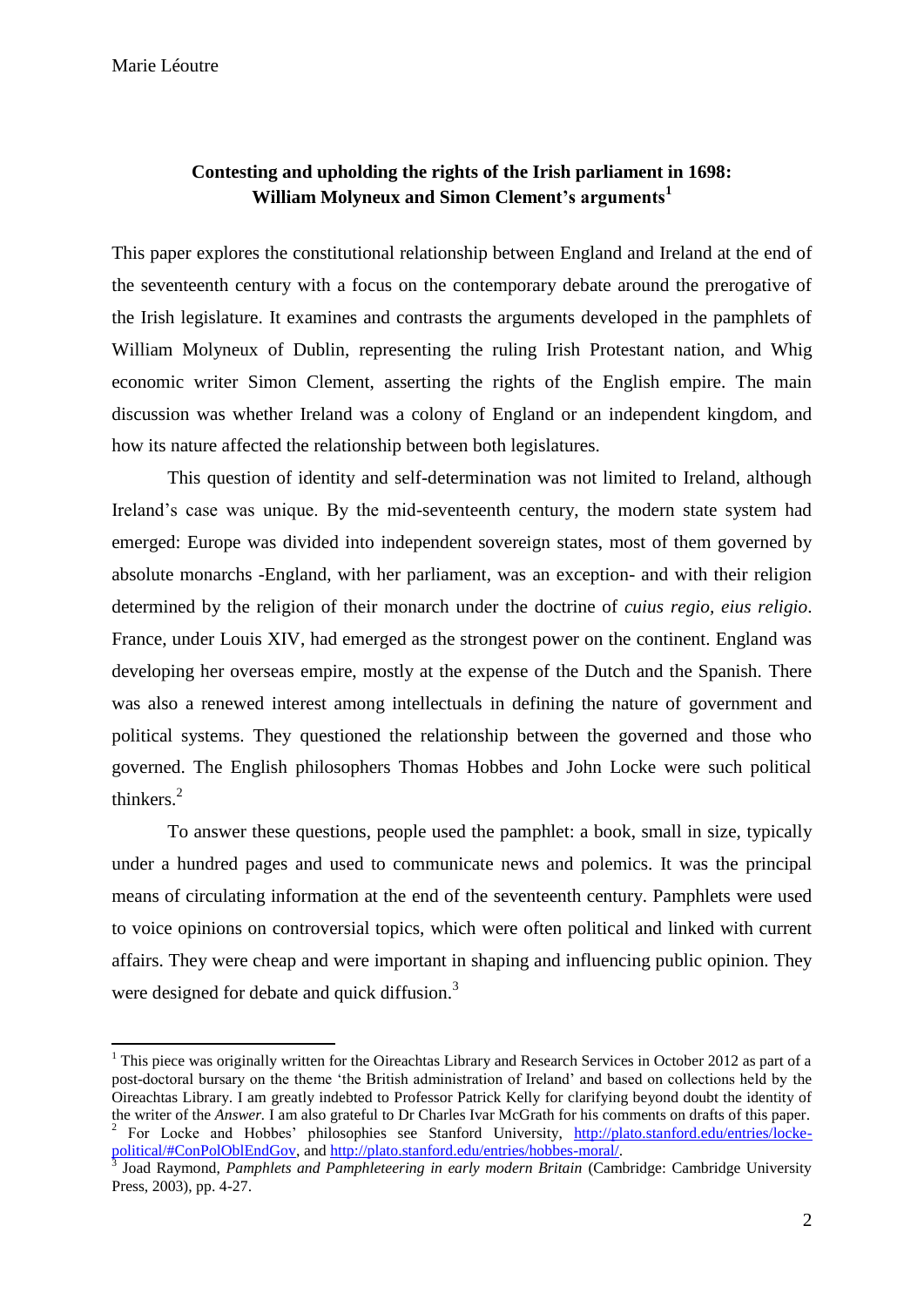**.** 

This paper contextualises William Molyneux's pamphlet, entitled *The Case of*  Ireland's being bound by Acts of Parliament in England, Stated (Dublin, 1698),<sup>4</sup> and offers a comparative study of the answer offered by Simon Clement, entitled *An answer to Mr. Molyneux his case of Ireland's being bound by Acts of Parliament in England, stated: and his dangerous notion of Ireland's being under no subordination to the parliamentary authority of England refuted by reasoning from his own arguments and authorities (London, 1698).*<sup>5</sup> These pamphlets highlight the nature, and the perceived nature, of the constitutional relationship between the two polities at the end of the seventeenth century.

The political environment in 1698 provided an opportunity for people at the head of the governments in England and Ireland to re-examine these relations. The nature of that relationship has long been a source of debate, and people on both sides of the Irish Sea have worked at defining it long before a sense of nationalism crystallised in the late  $18<sup>th</sup>$  and  $19<sup>th</sup>$ century.

**\*\*\*\*\***

### **I. The Irish context, the authors and their main lines of argument<sup>6</sup>**

The 1698 session of the Irish Parliament promised to be lively due to several issues.

One of the principal tensions revolved around the constitutional relationship between England and Ireland. One underlying cause of these tensions was the increased profitability of Irish wool exports. This unwelcome competition threatened English pastoral and mercantile interests and it was decried in the English Parliament, especially by MPs with an interest in the trade who were known collectively as the wool lobby. This lobby attempted to

<sup>4</sup> LH2000, Historical-Dublin Castle Collection, 55A17/1185. William Molyneux, *The Case of Ireland's being bound by Acts of Parliament in England, Stated* (Dublin, printed by Joseph Ray, and are to be sold at his shop in Skinner-Row, 1698); Joseph Ray was the King's Printer in Ireland. It means that although the pamphlet was controversial, it was printed legally.

<sup>5</sup> LH2000, Historical-Dublin Castle Collection, 55A38/1246. [Simon Clement], *An answer to Mr. Molyneux his case of Ireland's being bound by Acts of Parliament in England, stated: and his dangerous notion of Ireland's being under no subordination to the parliamentary authority of England refuted by reasoning from his own arguments and authorities* (London, printed for Rich. Parker, at the Unicorn under the Piazza of the Royal exchange, 1698). The copy of the *Answer to Mr. Molyneux* in the Oireachtas Library bears the name of John Cary inscribed in pencil.

<sup>6</sup> For more details on the context see Jane Ohlmeyer, ed., *Political Thought in Seventeenth-Century Ireland: Kingdom or Colony* (Cambridge: Cambridge University Press, 2000); Charles Ivar McGrath, *Ireland and Empire, 1692-1770* (London: Pickering and Chatto, 2012), esp. chapters 1 and 3; J. G. Simms, *William Molyneux of Dublin*, edited by Patrick H. Kelly (Blackrock: Irish Academic Press, 1982), esp. pp. 102-118; J. G. Simms, *Colonial nationalism, 1698-1776: Molyneux's The case of Ireland … stated* (Cork: Published for the Cultural Relations Committee of Ireland by the Mercier Press, 1976); Patrick Kelly, "William Molyneux and the Spirit of Liberty in Eighteenth-Century Ireland," *Eighteenth-Century Ireland / Iris an dá chultúr* 3 (1988): 133- 148; Patrick Kelly, "Conquest vs. consent as the basis of the English title to Ireland in William Molyneux's *Case of Ireland … Stated* (1698)" in Jane Ohlmeyer and Ciaran Brady, eds., *British interventions in early modern Ireland* (Cambridge: Cambridge University Press, 2005), pp. 334-356.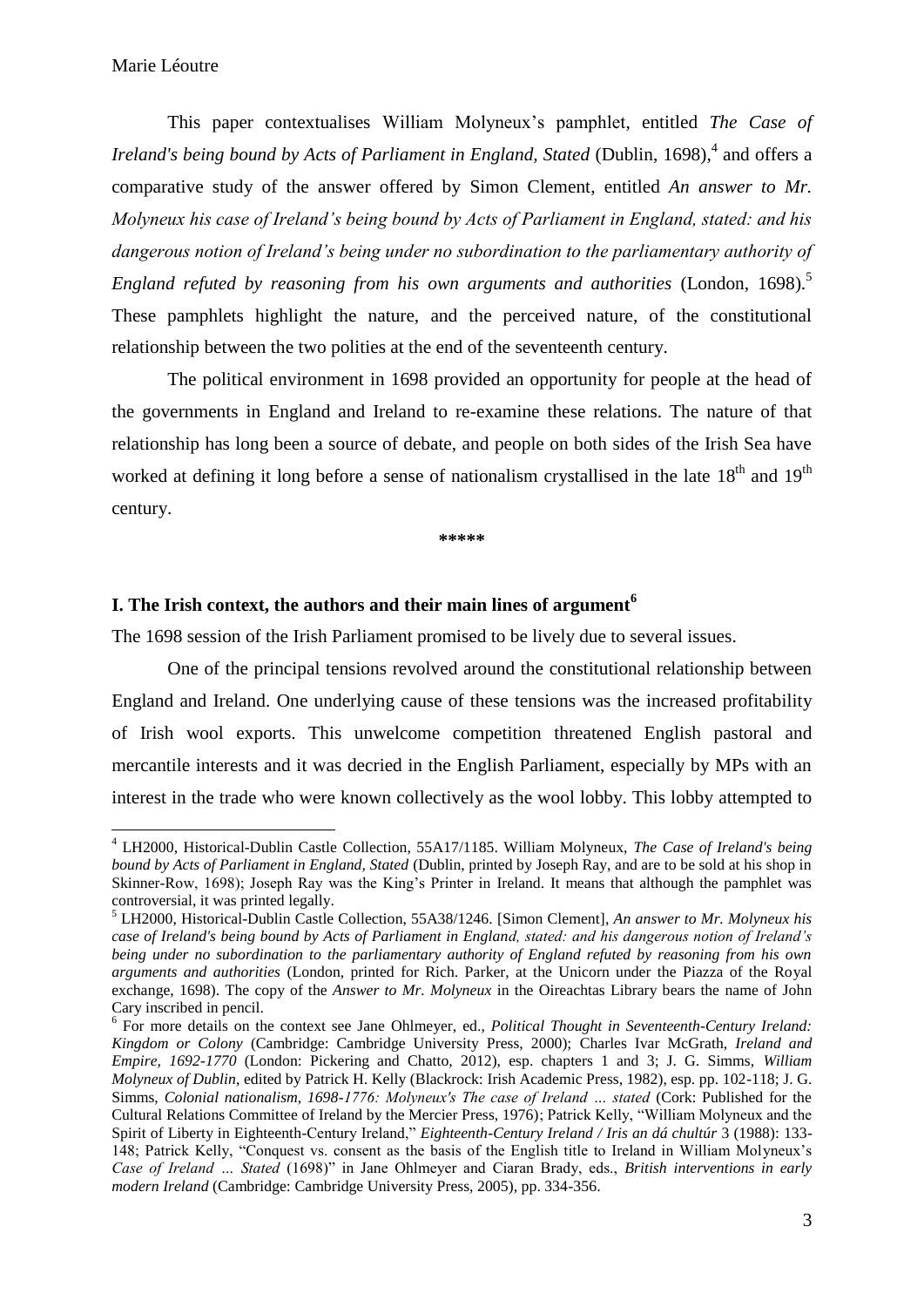exert pressure on Ireland, intimating on the issue to the Irish parliament that it should redirect its trade towards the linen industry. If Ireland did not comply, English MPs threatened to legislate for Ireland and prohibit the Irish woollen export trade altogether.<sup>7</sup>

Against this tense background, William Molyneux's pamphlet, *The Case of Ireland being bound by Acts of parliament in England, Stated*, was published in Dublin in April 1698, and circulated in London - precisely at the time the English parliament was considering a bill for prohibiting Irish woollen exports. Molyneux claimed that it was unconstitutional for the English parliament to legislate for Ireland. The pamphlet created a furore.<sup>8</sup> Historians have argued that the pamphlet's untimely circulation was 'purposeful' and that it was 'intended to influence opinion at Westminster' – it was designed to garner support for the Irish interest.<sup>9</sup>

William Molyneux was born in Dublin in 1656 and was trained in law in England.<sup>10</sup> He sat as MP for Trinity College in the parliaments which met in 1692, 1695, and 1697-9.<sup>11</sup> It was therefore not surprising that his pamphlet was 'a lengthy treatise of common law,' still as difficult to read today as it was by contemporaries.<sup>12</sup> Molyneux's aim in writing it was, in his own words, to establish 'how far the parliament of England may think it reasonable to intermeddle with the affairs of Ireland, and bind us.<sup>13</sup> For Molyneux, 'the key issue on which the question turned was the nature of the original establishment of English government in Ireland.<sup>'14</sup> He contested the right of the English parliament to legislate for Ireland 'and claimed that acts passed in England should be re-enacted in Ireland.'<sup>15</sup> He argued that Ireland was an independent kingdom on six grounds (detailed in the next section together with counter-arguments) and used 'three main lines of argument: those drawn from history and legal precedent, those from Natural Right,'<sup>16</sup> and lastly those from 'prudential

 $\overline{a}$ 

<sup>&</sup>lt;sup>7</sup> Marie Léoutre, "Life of a Huguenot exile, Henri de Ruvigny, Earl of Galway, 1648–1720" (Ph.D. diss., University College Dublin, 2011), p. 153; H. F. Kearney, "The Political Background to English mercantilism," *Economic History Review* 9, 2nd Series, no. 3 (1959), pp. 484-96; Patrick Kelly, "The Irish Woollen Export Prohibition Act of 1699: Kearney Revisited," *Irish Economic and Social History* 7 (1980), passim; Charles Ivar McGrath, *The Making of the Eighteenth-Century Irish Constitution: Government, Parliament and the Revenue,* 

*<sup>1692-1714</sup>* (Dublin: Four Courts Press, 2000), p. 136.

<sup>&</sup>lt;sup>8</sup> Léoutre, "Life of a Huguenot exile," p. 153; Kearney, "Political Background to English mercantilism," passim; Kelly, "Kearney Revisited," passim; McGrath, *Irish Constitution*, p. 136.

<sup>9</sup> McGrath, *Irish Constitution* 136; Ian McBride, *Eighteenth-Century Ireland, The Isle of Slaves* (Dublin: Gill and Macmillan, 2009), p. 301.

<sup>&</sup>lt;sup>10</sup> Oxford Dictionary of National Biography, James G. O'Hara, "Molyneux, William (1656–1698," http://www.oxforddnb.com/view/article/18929, accessed October 2012.

Dictionary of Irish Biography, Patrick Kelly, "Molyneux (Molyneaux), William," [http://dib.cambridge.org/viewReadPage.do?articleId=a5878,](http://dib.cambridge.org/viewReadPage.do?articleId=a5878) accessed October 2012.

<sup>12</sup> McBride, *Eighteenth-Century Ireland*, p. 300.

<sup>13</sup> Molyneux, *Case of Ireland Stated*, p. 4.

<sup>&</sup>lt;sup>14</sup> Kelly, "William Molyneux and the Spirit of Liberty," p. 134.

 $15$  Léoutre, "Life of a Huguenot exile," p. 165.

<sup>&</sup>lt;sup>16</sup> to life, liberty and property.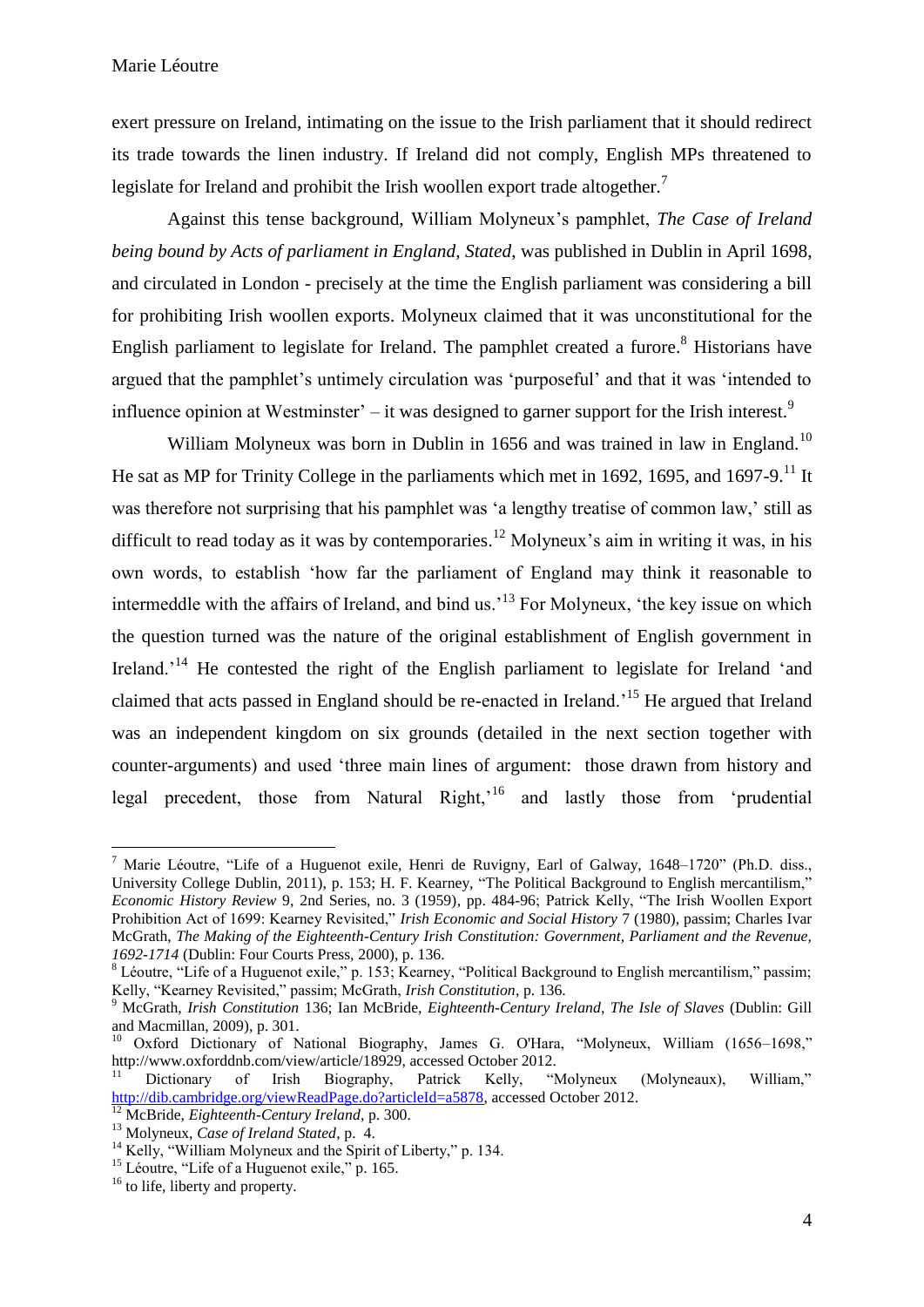considerations.' 'Historical and legal precedents,' often quoted from authorities in Latin, 'make up the bulk of the book.'<sup>17</sup>

There were five pamphlets published which were responses to Molyneux.<sup>18</sup> The most influential of these was *An answer to Mr. Molyneux*. While the Irishman published his work under his own name, the author of the *Answer* published his pamphlet anonymously, creating a certain amount of doubt about his identity among contemporaries and historians alike. It has been attributed to Bristol merchant and pamphleteer John Cary,  $^{19}$  but also to English pioneer economist Charles Davenant,<sup>20</sup> and to English barrister William Atwood, who published similar works in 1698.<sup>21</sup> The work has also sometimes been attributed to William Atwood and Simon Clement as co-authors. It has now been established beyond doubt that the sole author was English merchant and pamphleteer Simon Clement, who wrote on economic and trade matters. 22

Clement refuted all of Molyneux's points, arguing that Ireland was part of an empire. He justified the origins and rights of empires by drawing on historical examples and precedents, and used self-righteous, imperialist rhetoric: empires free people from oppression and tyranny and bring just laws, civilisation and protection to the people they free. In return, colonies owe obedience to maintain the commonwealth. Clement's arguments are also deeprooted in protectionist economics. Essentially, it was driven by the fact that all states that were building their empires, as England was at the time, were by nature protectionist and aimed at keeping their markets closed until they were consolidated. Once the empire had become dominant, it could then open up to free trade, encourage competition and look to gain

1

 $17$  Kelly, "William Molyneux and the Spirit of Liberty," p. 134.

<sup>18</sup> William Atwood, *The History, and Reasons, of the Dependency of Ireland upon the Imperial Crown of the Kingdom of England: rectifying Mr. Molyneux's state of the Case of Ireland being bound by Acts of Parliament in England* (London, 1698); John Cary, *A Vindication of the Parliament of England : in answer to a book, written by William Molyneux of Dublin, Esq, intituled: The case of Irelands being bound by Acts of Parliament in England, Stated* (London, 1698); Charles Leslie, *Considerations of Importance to Ireland: In a Letter to a member of parliament there; upon occasion of Mr Molyneaux's late book: intituled, The case of Ireland's being bound by Acts of Parliament in England, Stated. Printed anno 1698* [London, 1698]; Charles Davenant, *An Essay upon the probable Methods of making the People gainers in the Balance of Trade (London, 1699).* 

<sup>&</sup>lt;sup>19</sup> For biographical details, see Oxford Dictionary of National Biography, Kenneth Morgan, "Cary, John (1649– 1719x22)," http://www.oxforddnb.com/view/article/4840, accessed October 2012; McBride, *Eighteenth-Century Ireland*, p. 11. An inscription in the copy held by the Oireachtas Library attributed the work to him. The copy held by the National Library of Ireland is attributed to Cary and Atwood.

<sup>&</sup>lt;sup>20</sup> See DNB, Julian Hoppit, "Davenant, Charles (1656–1714)," http://www.oxforddnb.com/view/article/7195, accessed November 2013. A note in a copy held by the Royal Irish Academy attributed the work to him. I am indebted to Professor Patrick Kelly for bringing this to my attention.

<sup>21</sup> See DNB, Melinda Zook, "Atwood, William (*d.* 1712)," http://www.oxforddnb.com/view/article/884, accessed November 2013.

 $22$  An inscription in the presentation copy of the pamphlet in John Locke's library makes it clear that the true author was Simon Clement. John Harrison and Peter Laslett (eds), *The Library of John Locke* (2nd ed., Oxford: Clarendon Press, 1971); J. G. Simms, *William Molyneux of Dublin*.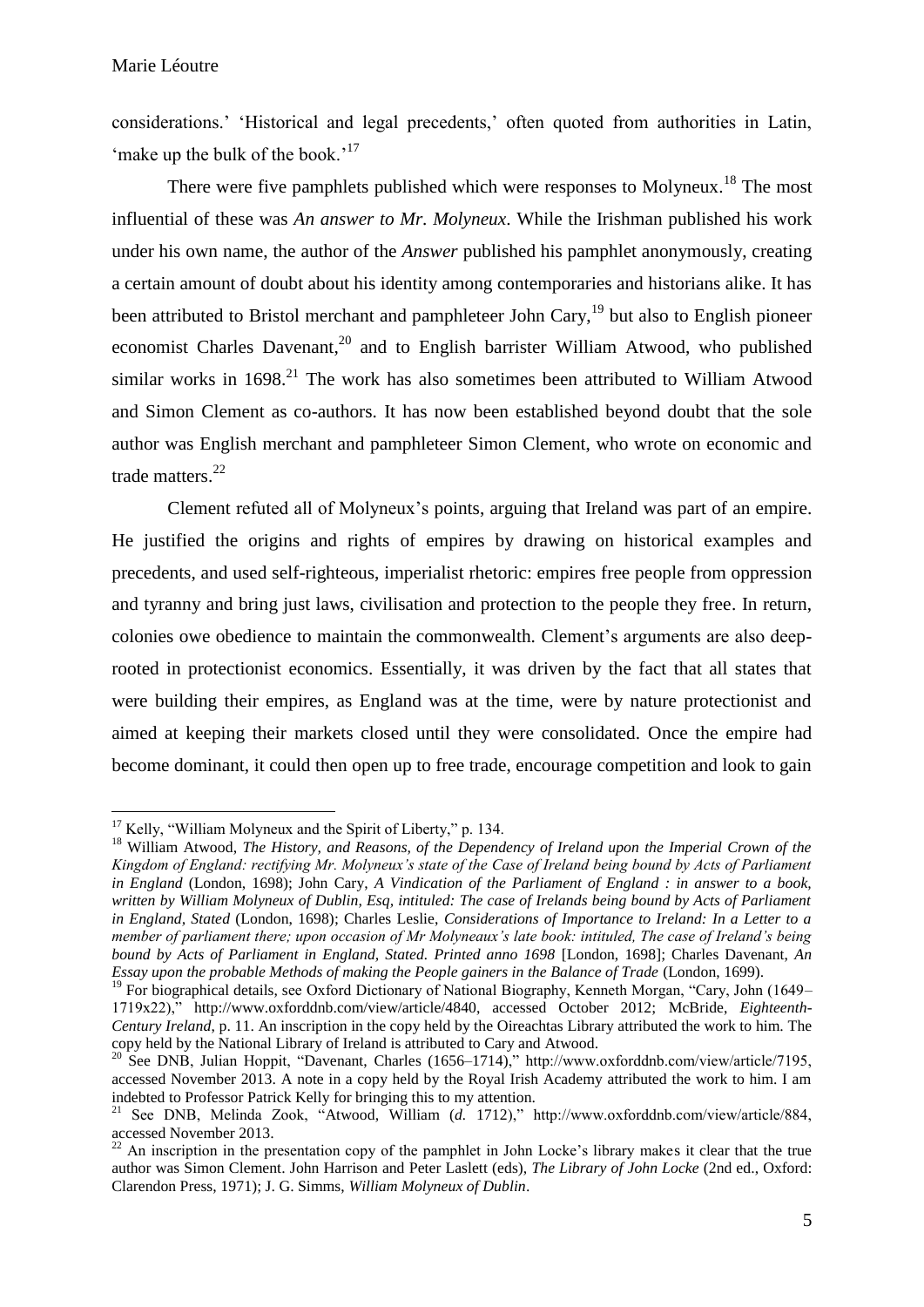profits through established competitive advantage. These principles were also exposed in Clement's piece, *The interest of England as it stands, with relation to the trade of Ireland, considered: the arguments against the bill, for prohibiting the exportation of woollen manufactures from Ireland to forreign parts, fairly discusst, and the reasonableness and necessity of Englands restraining her colonies in all matters of trade, that may be prejudicial to her own commerce, clearly demonstrated. With short remarques on a book, entituled, Some thoughts on the bill depending before the Right Honourable the House of Lords, for prohibiting the exportation of the woollen manufactures of Ireland to forreign parts* (London, 1698). This pamphlet is one of the most sophisticated in terms of economic theory that was published on the topic.

Both authors appeal to reason, common sense and Natural Right throughout. In this they were mostly influenced by their mutual friend, the English philosopher John Locke (1632–1704), <sup>23</sup> who had just published *Two Treaties on Civil Government*, anonymously, in 1698. Locke's position on the wool and linen question was to encourage the linen industry in Ireland.

**\*\*\*\*\***

#### **II. The six points: William Molyneux's arguments and Simon Clement's answers**

The first point Molyneux addressed was 'how Ireland became a kingdom annex'd to the crown of England.' Both Molyneux and Clement agreed that Ireland became linked to England in the reign of Henry II (1133-1189).<sup>24</sup> However they disagreed on how it happened: Molyneux, quoting from four different accounts written at the time, argued that all the Irish 'archbishops, bishops and abbots', 'the kings … and princes' and the 'nobility' swore loyalty to Henry II when he came to Ireland in 1172-3.<sup>25</sup> In Clement's opinion, this had not been a peaceful expedition and replied that Henry II had 'subdu'd Ireland by the means of an English army' and that therefore 'that country became annex'd to the imperial crown, or kingdom of England.'<sup>26</sup>

<sup>&</sup>lt;sup>23</sup> Ibid., J. R. Milton, "Locke, John (1632–1704)," http://www.oxforddnb.com/view/article/16885, accessed October 2012. See also Stanford University, [http://plato.stanford.edu/entries/locke](http://plato.stanford.edu/entries/locke-political/#ConPolOblEndGov)[political/#ConPolOblEndGov,](http://plato.stanford.edu/entries/locke-political/#ConPolOblEndGov) accessed October 2012. Clement benefited from Whig government patronage; he was appointed secretary to one of Locke's friend. Lord Bellomont.

<sup>24</sup> Molyneux, *Case of Ireland Stated*, p. 4.

<sup>25</sup> Molyneux, *Case of Ireland Stated*, pp. 8-11.

<sup>&</sup>lt;sup>26</sup> Clement, *Answer to Mr. Molyneux*, 'Epistle Dedicatory by way of Preface.'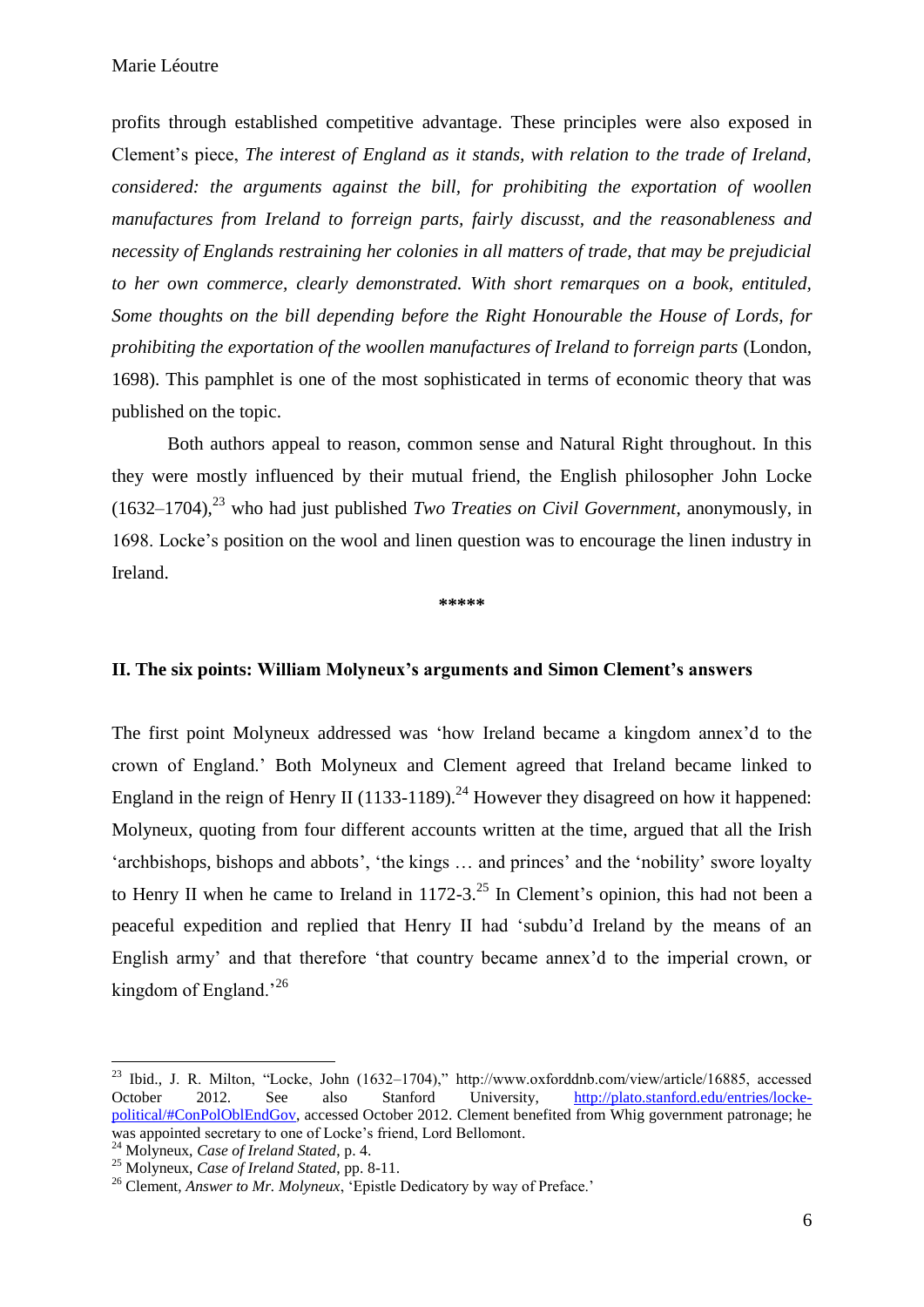Marie Léoutre

**\*\*\*\*\***

The second point discussed whether 'this expedition, and the English settlement that afterwards follow'd thereon ... be called a conquest?<sup>'27</sup>

Molyneux first defined conquest as 'an acquisition of a kingdom by force of arms, to which, force likewise has been opposed' and claimed that Henry II's 'conquest was no violent subjugation of this kingdom … for here we have an intire and voluntary submission of all the ecclesiastical and civil states of Ireland … without the least hostile stroke on any side.<sup>28</sup> Molyneux concluded that 'Ireland cannot properly be said so to be conquer'd by Henry  $\ldots$  as to give the parliament of England any jurisdiction over us.<sup>29</sup>

Clement replied that 'the subduing of Ireland by the people of England, under the conduct of their king … was then esteem'd to be a conquest … and that Ireland was thereby most certainly brought under the jurisdiction of the parliamentary authority of England.<sup>30</sup> According to Clement, Henry II 'had no … right to the kingdom of Ireland; his descent was a p[e]rrfect invasion; he was not call'd in by the people of Ireland, and his business was nothing else than to conquer and subdue the kingdom: 'tis true the people made no opposition, but 'twas because his power was dreadful to them.'<sup>31</sup> Clement further argued that 'the Irish made no terms for their own form of government, but wholly abolishing their own, they consented to receive the English laws, and submitted entirely to the English government in the person of King Henry.'<sup>32</sup>

**\*\*\*\*\***

As part of the second point Molyneux also asked if 'the victories obtained by the English, in any succeeding ages in this kingdom, upon any rebellion' could 'be called a conquest thereof?'<sup>33</sup>

Molyneux clearly stated that they could not: 'the English victories in any succeeding rebellions' in Ireland 'give no pretence to a conquest.<sup>34</sup>

<sup>27</sup> Molyneux, *Case of Ireland Stated*, p. 5.

<sup>28</sup> Ibid., pp. 12-3.

<sup>29</sup> Ibid., p. 17

<sup>30</sup> Clement, *Answer to Mr. Molyneux*, 'Epistle Dedicatory.'

<sup>31</sup> Ibid., pp. 21-2.

<sup>32</sup> Ibid., pp. 22-3.

<sup>33</sup> Molyneux, *Case of Ireland Stated*, p. 5.

 $34$  Ibid., p. 17.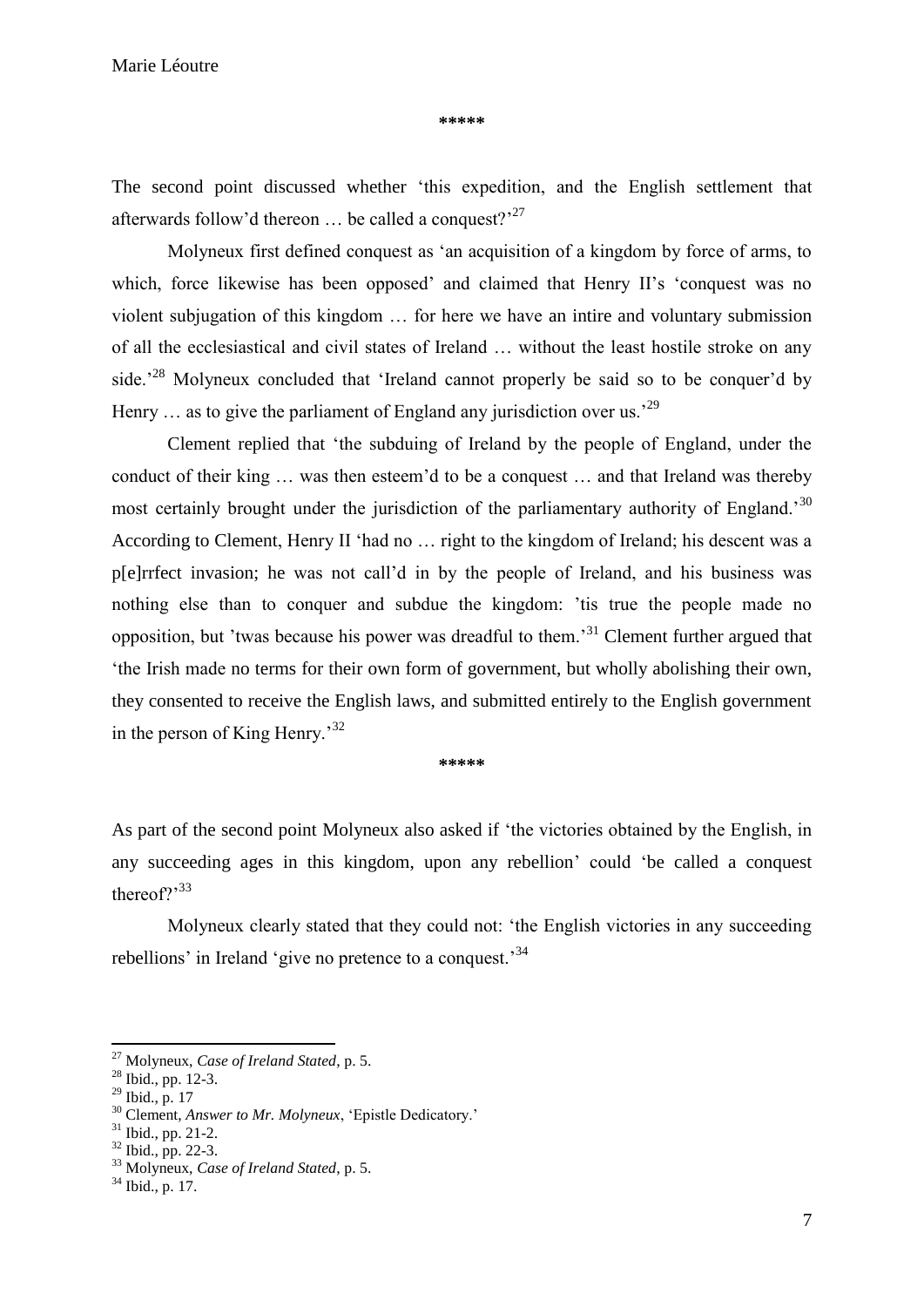Clement took this opportunity to further justify England's authority over Ireland, using imperialistic arguments. He claimed that Ireland 'was so lately … reduc'd to its obedience' at such 'a vast expence of the blood and treasure of England' that Ireland could not be considered 'in any propriety distinct and separate from the Imperial Crown of England.<sup>35</sup> Clement further explained that the 'Old Irish' were 'reduc[ed] ... by force of arms' and that therefore England has a 'title over them.' The English (as opposed to the 'Old Irish' $j^{36}$  inhabitants of Ireland are 'descended from England' and therefore they are related, like a mother and her obedient daughter; they are not independent neighbours. Clement concluded that England cannot be blamed 'for seizing the estates of those that have been in rebellion against us.<sup>37</sup>

**\*\*\*\*\***

Thirdly, Molyneux enquired 'what title a conquest gives' in order to establish what rights would be obtained over the inhabitants of Ireland, if Ireland had been conquered. He discussed the concepts of 'just' and 'unjust' conquest. He stated that the conqueror in Ireland could only have subdued the 'antient race of the Irish,' and that 'the English and Britains, that came over and conquered with him, retain'd all the freedoms and immunities of free-born subjects,' and that therefore he would had gained no power over them.<sup>38</sup> Molyneux could then argue that the population of Ireland was, in 1698, mostly the 'progeny of the English … that have come over into this kingdom,'<sup>39</sup> and that therefore they were a free, independent people.

As part of this point Molyneux wrote at length about the 'posterity and estates' of the conquered to conclude that 'even a just conqueror obtained very limited rights over the property of the conquered, and none over their innocent wives and children,' nor over those who partook in the conquest alongside the conqueror.<sup>40</sup> According to Molyneux, 'just conquest gives power only over the lives and liberties of the actual opposers,' but not over

<sup>35</sup> Clement, *Answer to Mr. Molyneux*, p. 8.

<sup>&</sup>lt;sup>36</sup> Clement made important distinctions between the 'Native Irish,' 'Brittish Protestant' and 'Old English' (p 2). The 'Old English' were the first, Anglo-Norman, settlers; they always remained Catholic. They joined forces with the 'Native Irish' in the 1641-9 rebellion. Catholics, the majority of the population in Ireland, were not represented in parliament since 1691. The 'Brittish Protestants' are more commonly designated as 'Anglo-Irish' or 'New English.' They were the latest settlers and were exclusively Protestant.

<sup>37</sup> Clement, *Answer to Mr. Molyneux*, pp. 9, 13.

<sup>38</sup> Molyneux, *Case of Ireland Stated*, p. 19.

<sup>39</sup> Ibid., p. 20.

 $^{40}$  Ibid., p. 22; Kelly, "Recasting a tradition," pp. 97-8.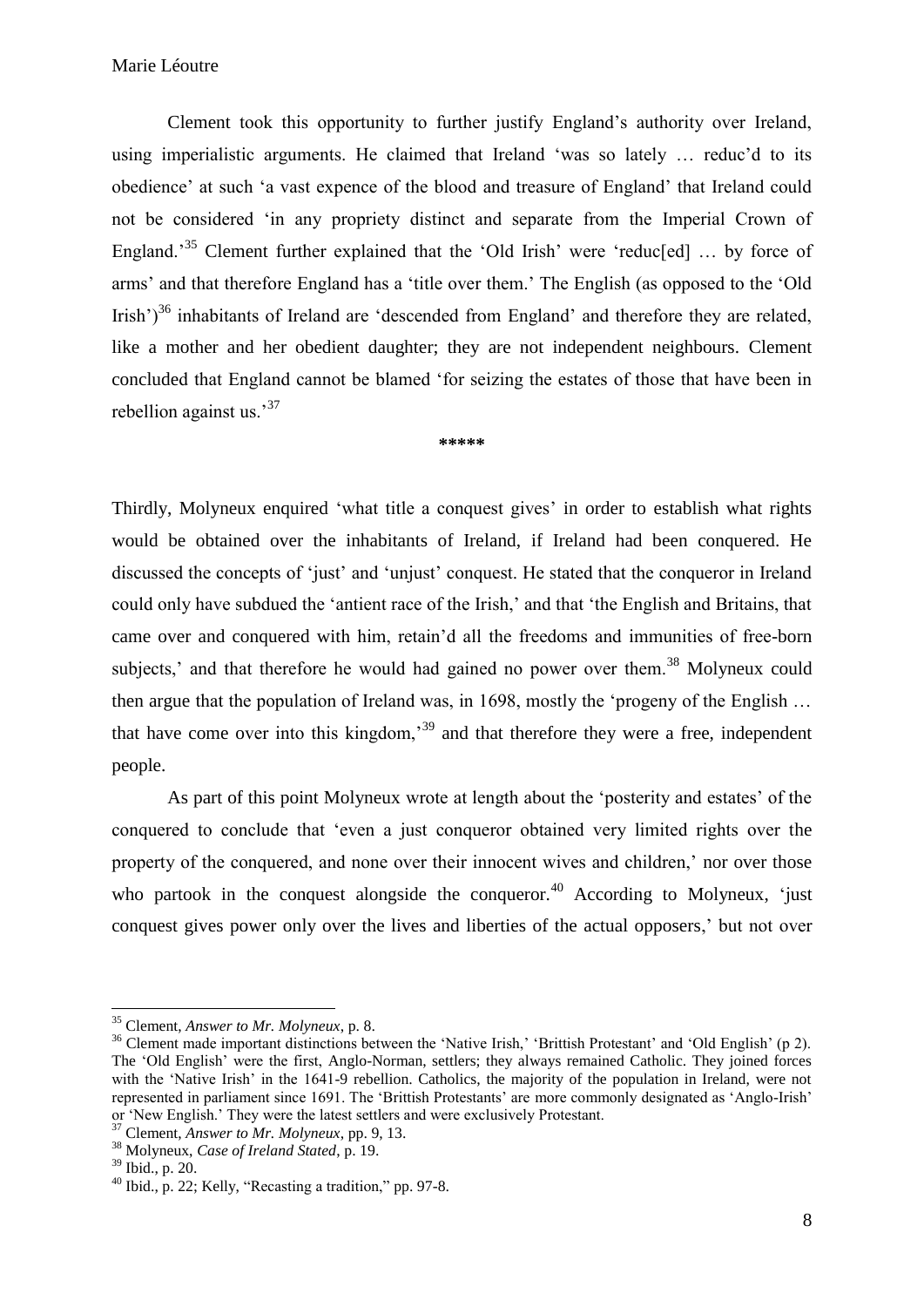Marie Léoutre

their property or children, nor 'over those that did not concur in opposition,<sup>41</sup> while 'unjust conquest gives no title at all.'<sup>42</sup> He concluded his third point by asserting that the conqueror is obliged to observe strictly the 'concessions granted' to the people he has conquered.<sup>43</sup>

 Clement's counter-argument was an exposé justifying conquest and the existence of empires, which he illustrated with reference to the Roman Empire. He stated that 'the end of all government is for the benefit of mankind, many nations have been subdued and conquered for their own good, and whoever hath been an invader in that way, hath done them right and no wrong: so did the Romans, conquer people from under the power of tyrants … barbarism and ignorance, to make them members of the best and freest government in the world, and to civilise them.' This gave him ground to conclude: 'thus is Henry the second's invasion of Ireland to be justify'd and commended: he began to rescue the people from the oppressions … of their own wild princes' and that 'they were totally delivered by the authority of England.<sup>'44</sup>

 From this assertion he drew the definitive conclusion that 'Henry's descent upon Ireland was a just undertaking, and … the entire submission of the people to the government of England, their receiving its laws, and being endow'd in all the privileges of Englishmen, made them become a member of, and annex'd to the English empire, and gave England a just title to exercise a perpetual jurisdiction over them.'<sup>45</sup> Clement also stated that conquest does bind posterity: the descendants of the conquered are bound to the same laws. He also stated that by accepting the laws of England the Irish reciprocally received from Henry 'the priviledge of being admitted to be free denizons of England, whereby they evidently gave up themselves to be incorporated into, and become members of the British Empire; and to this day they remain to enjoy the liberties and priviledges of freemen of England.<sup>146</sup>

#### **\*\*\*\*\***

Molyneux's fourth point was to establish what concessions were made to Ireland and by what degrees the English form of government had come to Ireland.<sup>47</sup>

<sup>41</sup> Molyneux, *Case of Ireland Stated*, p. 26.

<sup>42</sup> Ibid., p. 26.

<sup>43</sup> Ibid., p. 27.

<sup>44</sup> Clement, *Answer to Mr. Molyneux*, p. 29.

<sup>&</sup>lt;sup>45</sup> Ibid., 'Epistle Dedicatory.'

<sup>46</sup> Ibid., pp. 30-31.

<sup>47</sup> Molyneux, *Case of Ireland Stated*, p. 5.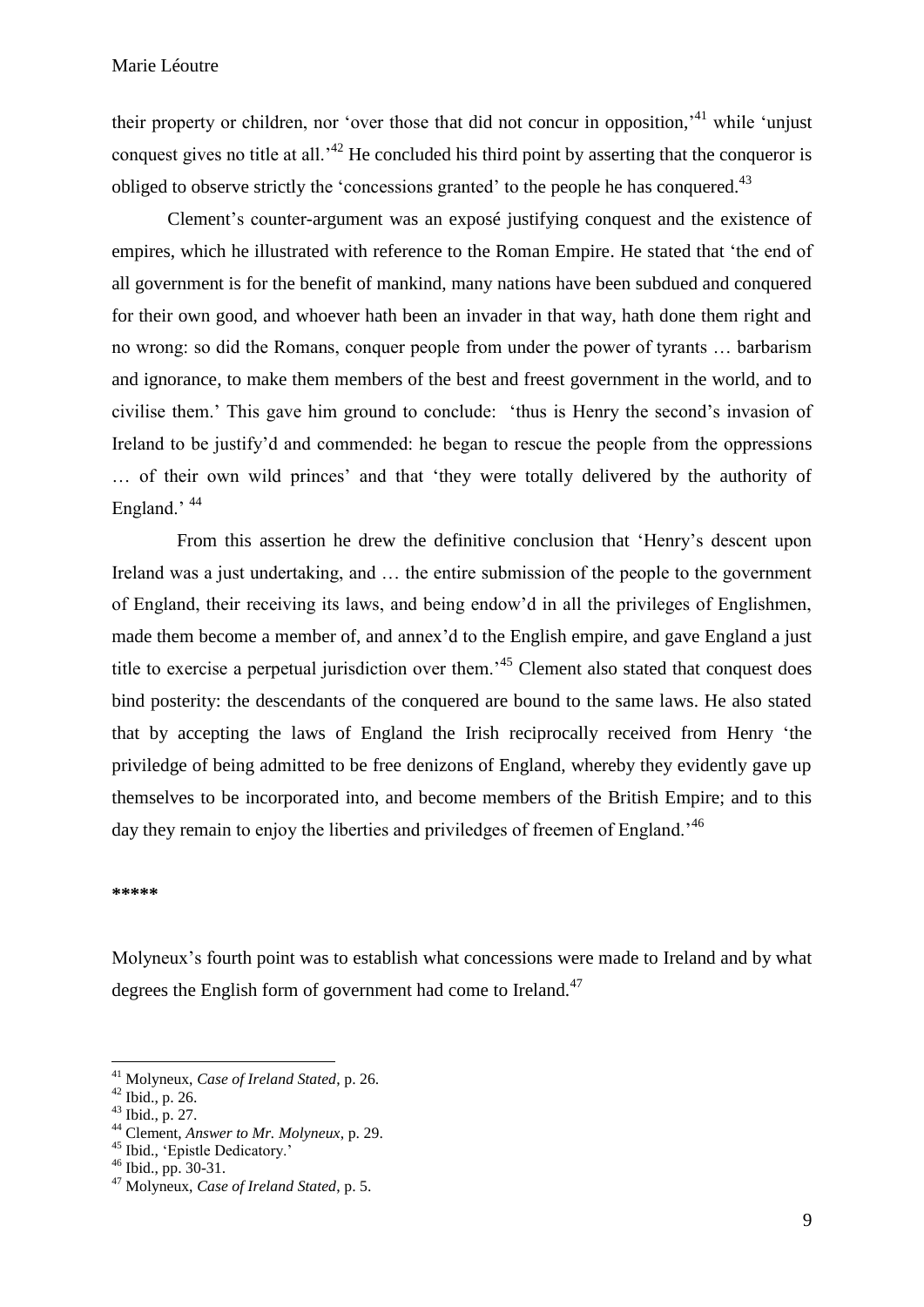Molyneux asserted that the relationship between Henry II and the Irish was based on a 'fair original compact'; that the Irish people should enjoy the same liberties as the people of England and be governed 'by the same mild laws.' To Molyneux, it was clear that 'no laws [were] imposed ... by any authority of the parliament of England; nor [were there] any laws introduced into that kingdom by Henry … but by the consent … of the people of Ireland'. The notion of consent is key to Molyneux's argument. He developed it further, stating that 'the laws of England' and 'the manner of holding parliaments in Ireland to make Laws of their own (which is the foundation … of the peoples liberties and properties) was … established' in Ireland by Henry II 'as if he were resolved that no other Person … should be the founders of the government of Ireland, but himself and the consent of the people.<sup>48</sup>

Clement counter-argued that 'the ancient Irish did intirely submit their nation to become a member of, and united to the English empire'. To him, it was clear that England could exercise its 'parliamentary authority … over all the parts of its dominions' and that this authority was exercised 'over Ireland even from its first union' to England and, 'that the Irish understood their submission in this sense, and paid obedience to this act of an English parliament without regret.<sup>49</sup>

Molyneux continued: 'Perhaps it will be said, that this subordination of the kingdom of Ireland, to the kingdom of England, proceeds from Ireland's being annex'd to, and as it were united with, the imperial crown of England, by several Acts of parliament both in England and Ireland', since Henry's time. Molyneux interpreted that 'little more is effected by these statutes than that Ireland shall not be alien'd or separated from the king of England, who cannot hereby dispose of it otherwise than in legal succession along with England'. To him they only meant that 'whoever is king of England, is *ipso facto* king of Ireland, and the subjects of Ireland are oblig'd to obey him as their liege lord.<sup>50</sup>

Clement replied that England was a single monarchy and that if Ireland submitted to Henry II it submitted to England, as Henry was 'supream magistrate and head of the kingdom,' and that Henry's army was the army of England. Clement made it clear that there was no personal bond:<sup>51</sup> the Irish had submitted indeed, 'but not to the person of King Henry, in any separate propriety from the kingdom.<sup>52</sup> Clement defined the legislative powers of the Irish parliament as narrowly as he could: 'all the many concessions made to Ireland,

<sup>&</sup>lt;sup>48</sup> Ibid., pp. 37-9.

<sup>49</sup> Clement, *Answer to Mr. Molyneux*, p. 46.

<sup>50</sup> Molyneux, *Case of Ireland Stated*, pp. 43-4.

<sup>51</sup> Clement, *Answer to Mr. Molyneux*, pp. 17-20.

<sup>52</sup> Ibid., 'Epistle Dedicatory.'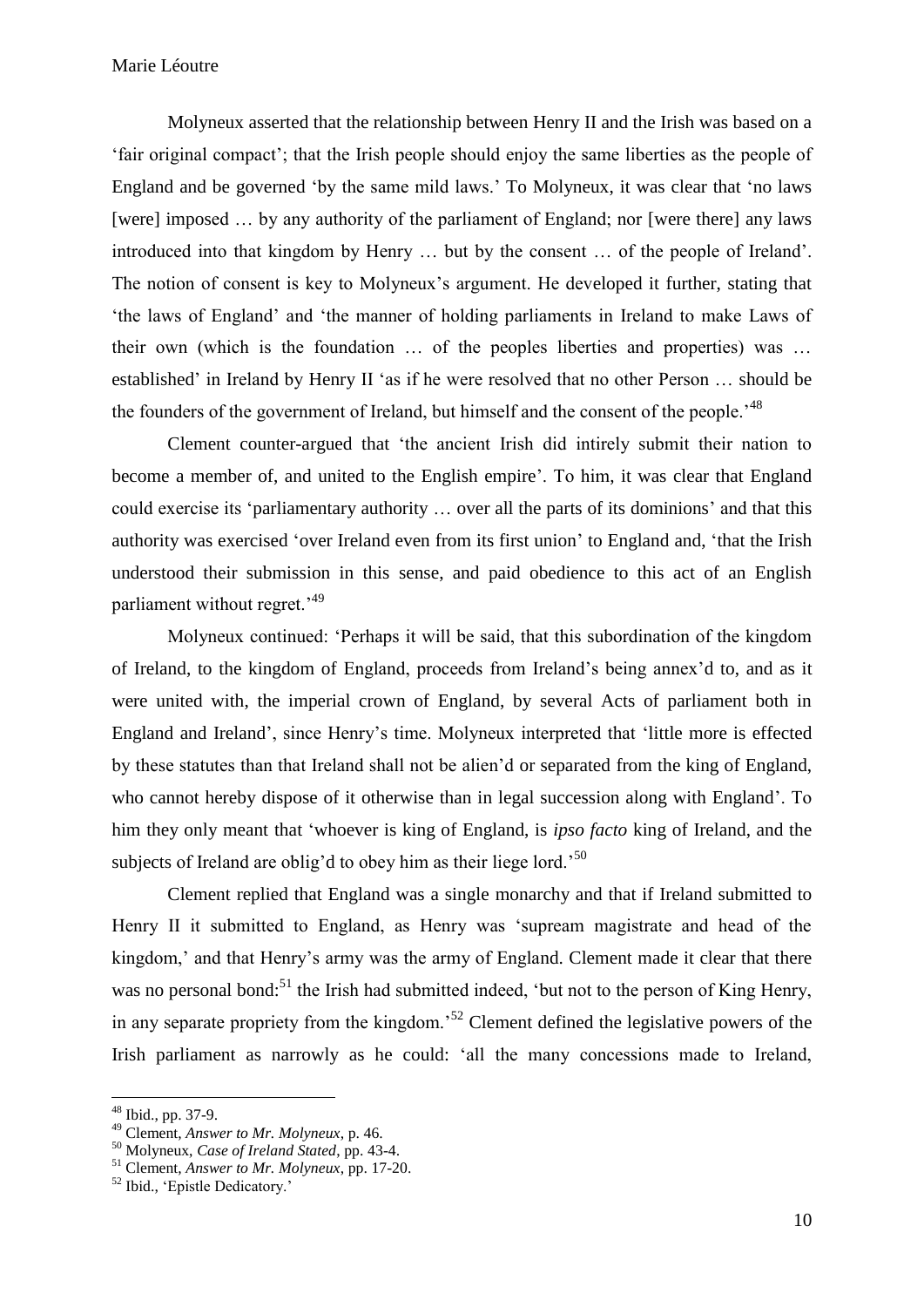empowering them to hold parliaments … can be understood no otherwise, than that they should be enabled to devise and enact such laws when occasion required, as were suitable to the circumstances of that country.' For Clement, this was the extent of the powers of the Irish legislature. He clearly stipulated that 'no grant ever did, or could make Ireland an absolute, distinct, separate kingdom, and wholly independent of England, or invest it with such a supream legislature as is inherent in the head of the government only'; the head of the government of the English empire, he pursued, could 'never reside anywhere else than in the king, by and with the advice and consent of the Lords and Commons of England in parliament assembled.<sup>53</sup> In other words, the king had no power without the English parliament.

In Clement's opinion, the Irish were given the right to have their own parliament only because Ireland was 'separated by sea from the seat of the supream government,' and that 'all this must be understood to be no otherwise than in subordination to the … authority of England.<sup>54</sup> Clement nuanced and clarified his argument: 'they have indeed an authority delegated to them from the head, to enact such laws in their settlement, as may be requisite for the circumstance of that place, but no such privilege can ever be extended to rescind and abrogate their allegiance and subjection to the head of the empire.<sup>55</sup> So according to Clement, Ireland did have an independent legislature, but one which only extended to 'the administration of commutative [relating to transactions between people] justice, regulating their own particular affairs, or raising taxes.'<sup>56</sup>

Clement backed his argument - that power was only delegated - by explaining the role of governors who 'whether under the title of lords lieutenants, deputies, justices, presidents or otherwise' were sent from England to oversee government. These governors, Clement stated, were nominated 'not by the king alone, but … in the Privy Council' and have been 'accountable to our parliaments for any mal-administration' in Ireland.<sup>57</sup>

**\*\*\*\*\***

Molyneux examined laws which either made reference to Ireland by name or contained the words *All the Kings Dominions, or Subjects*, to see if they bound Ireland. He

**.** 

 $^{55}$  Ibid., p. 67.

<sup>53</sup> Ibid.

<sup>54</sup> Ibid., pp. 59-60.

 $^{56}$  Ibid., pp. 70-1.

 $57$  Ibid., pp. 61-2.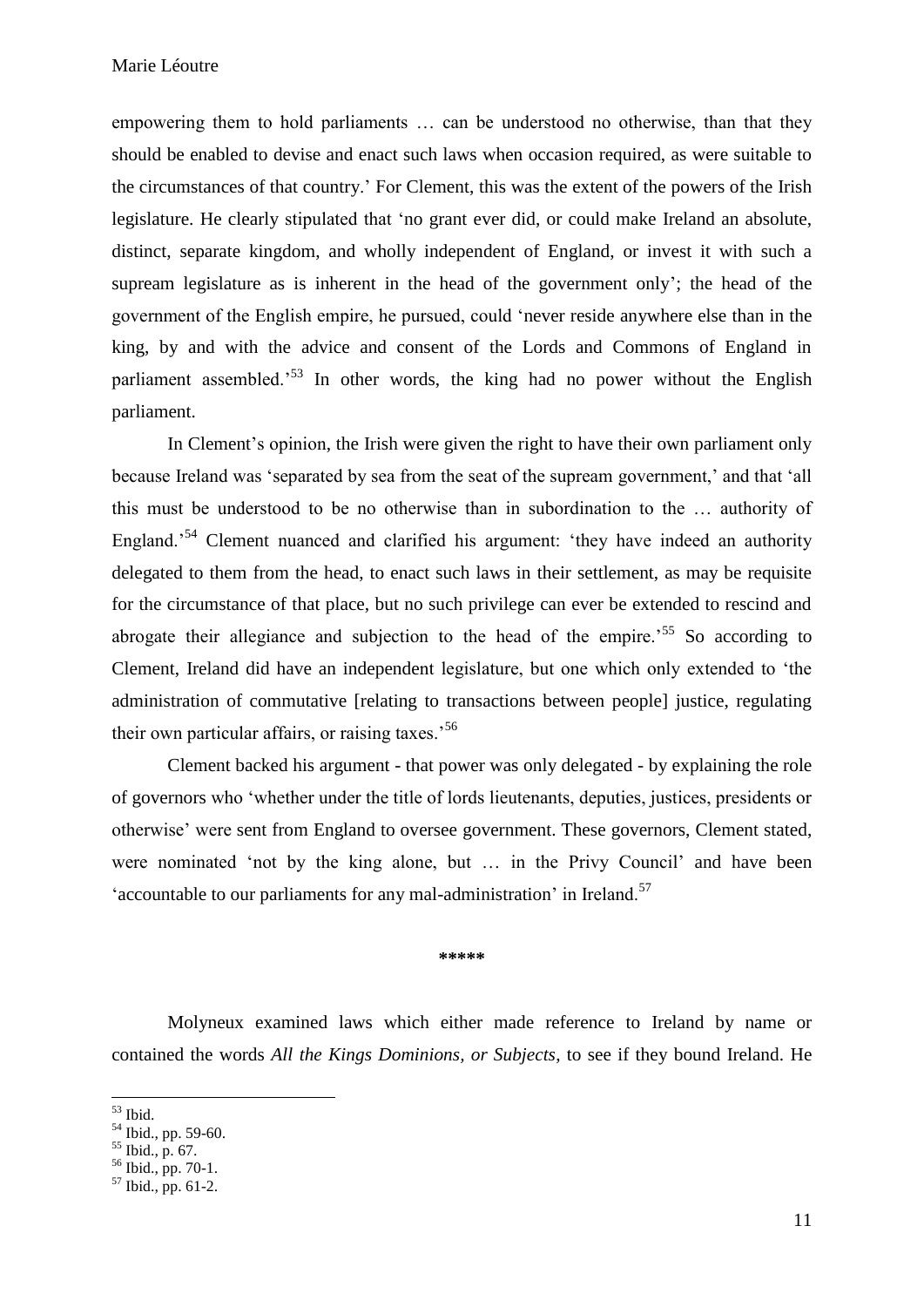claimed that it was 'well known since Poyning's Act in Ireland' <sup>58</sup> that 'no Act can pass in our parliament here, till it be first assented to by the king and Privy Council of England'. Instead he demonstrated that

the king and his Privy Council … have been so far from surmising that an act of parliament of England, mentioning only in general *All the Kings Dominions …* should bind Ireland, that they have clearly shewn the contrary, by frequently transmitting to Ireland, to be pass'd into laws here, English statutes, wherein the general Words of *All the Kings Dominions …* were contain'd; which would have been to no purpose ... had Ireland been bound before by those English statutes.<sup>59</sup>

Clement could not disagree that Poynings' Law was a check on the Irish parliament, so he argued that the law 'was made in favour of the English interest in Ireland' and that the law still left the Irish parliament the 'liberty to consent or dissent to such laws as the king in his English Privy Council may propose to them.<sup>50</sup> He carried on by stating that 'all the prime motions and supream management' of the Irish government, such as the calling, proroguing, or dissolving of their parliaments, and the approving all their acts, the sending over and establishing what English forces shall be kept there, the appointing all officers military and civil' were 'likewise consulted and directed' from England 'by the king in his Privy Council.'<sup>61</sup>

In fact Clement and Molyneux agreed that some laws of the English parliaments did bind Ireland. Clement stated that 'these statutes are enacted when the occasion requires' and are 'declaratory of the supream authority, virtually inherent in, and inseparately united to the imperial constitution … which hath been always exercis'd by this kingdom', as well as by 'all other governments that have had colonies of territories lying at a distance from them.' He concluded that it is 'only the exercise of this supream salutary authority that the parliament of England pretend to, and not to break in upon the just constitution so anciently granted, and

1

<sup>&</sup>lt;sup>58</sup> For Poynings' Law of 1494-5 see the following: Clarke, Aidan, 'The History of Poynings' Law, 1615-41', *Irish Historical Studies*, 18 (1972-3), pp 207-22; Conway, Agnes, *Henry VII's Relations with Scotland and Ireland 1485-1498. With a Chapter on the Acts of the Poynings Parliament 1494-95 by Edmund Curtis* (Cambridge: Cambridge University Press, 1932); Dudley Edwards, Robin, and Moody, T. W., 'The Early Interpretation of Poynings' Law: Part 1, 1494-1615', *IHS*, 2 (1940-1), pp 415-24; Kelly, James, 'Monitoring the Constitution: The Operation of Poynings' Law in the 1760s', *Parliamentary History*, 20 (2001), pp 87-106; Kelly, James, 'The making of law in eighteenth-century Ireland: the significance and import of Poynings' Law' in N. M. Dawson (ed.), *Reflections on Law and History* (Dublin: Four Courts Press, 2006), pp 259-77; Kelly, James, *Poynings' Law and the Making of Law in Ireland 1660-1800* (Dublin: Four Courts Press, 2007); McGrath, C. I., 'Government, parliament and the constitution: the reinterpretation of Poynings' Law, 1692-1714', *IHS*, 35 (2006-7), pp 160-72; Quinn, D. B., 'The Early Interpretation of Poynings' Law, 1494-1534', *IHS*, 2 (1940-1), pp 241-54.

<sup>59</sup> Molyneux, *Case of Ireland Stated*, pp. 81-2.

<sup>60</sup> Clement, *Answer to Mr. Molyneux*, p. 74.

 $61$  Ibid., p. 62.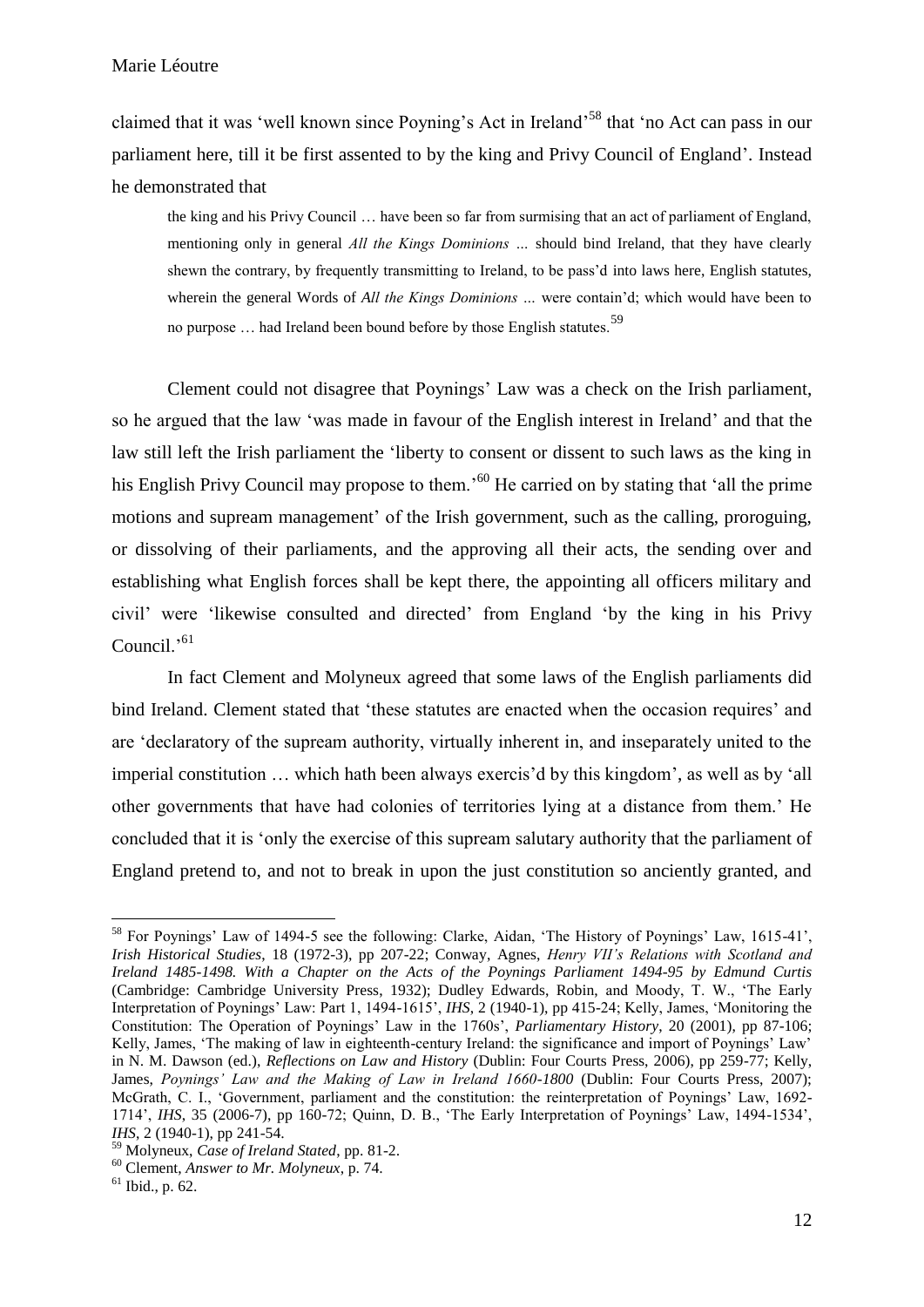ever since continued to the people of Ireland, of enacting all such laws by their representatives.'<sup>62</sup>

**\*\*\*\*\***

Simmon Clement, not forgetting his mercantile objective, then proceeded to the crux of the matter: the competition from the Irish woollen trade which threatened English interests.

He argued that the English parliament had the right to legislate for the whole empire: England must be allow'd to be the head of this empire, from whence all its members do derive their being, and must depend for their support and protection, the riches which she attracts from the benefit of her forreign trade, is the only means she hath to support her power, and maintain such fleets and armies as are requisite for the defence of all her territories, she must therefore prosecute all justifyable methods for the preserving her commerce, and hath the utmost reason to restrain her members from any prejudicial interfering with her in her trade, because this [has] a direct tendency to weaken her power, and render her incapable of supporting the great charge of her government.<sup>63</sup>

Clement then explained that 'for this end then, or the like extraordinary occasions, those laws have been made by which the distant dominions are bound.<sup>64</sup>

Clement was only reiterating the points he had made early on, in the introduction to his pamphlet. He justified the actions of the English parliament, which had started to discuss a bill to restrict the export of wool from Ireland in January 1698, by explaining that 'the bill [was] design'd to restrain you from spoyling us in our principal trade of the woolen manufactury, by underselling us in foreign markets.' He justified such an act on the grounds that 'we were … threaten'd with the danger of your joining with some other interest than that of England, or of your quitting the country … and even Mr. Molyneux hath given some touches upon the same string.'

Clement's argument was economic in nature: 'you have ways enough to employ your poor, without the woollen trade, which with you … is a new undertaking: you have large and encouraging improvements arising from the product of your lands; your great quantities of provisions, butter, leather, &c. afford you a fair foundation for foreign trade'; he added that the Irish were 'very capable of a linen manufacture', if they employed their 'stock and industry that way'. Clement contrasted the options available to the Irish with English reliance on wool: 'England hath for many ages, apply'd herself to the woollen manufactury, the poor

1

 $62$  Ibid., p. 73.

<sup>63</sup> Clement, *Answer to Mr. Molyneux*, pp. 72-3.

 $64$  Ibid., pp. 72-3.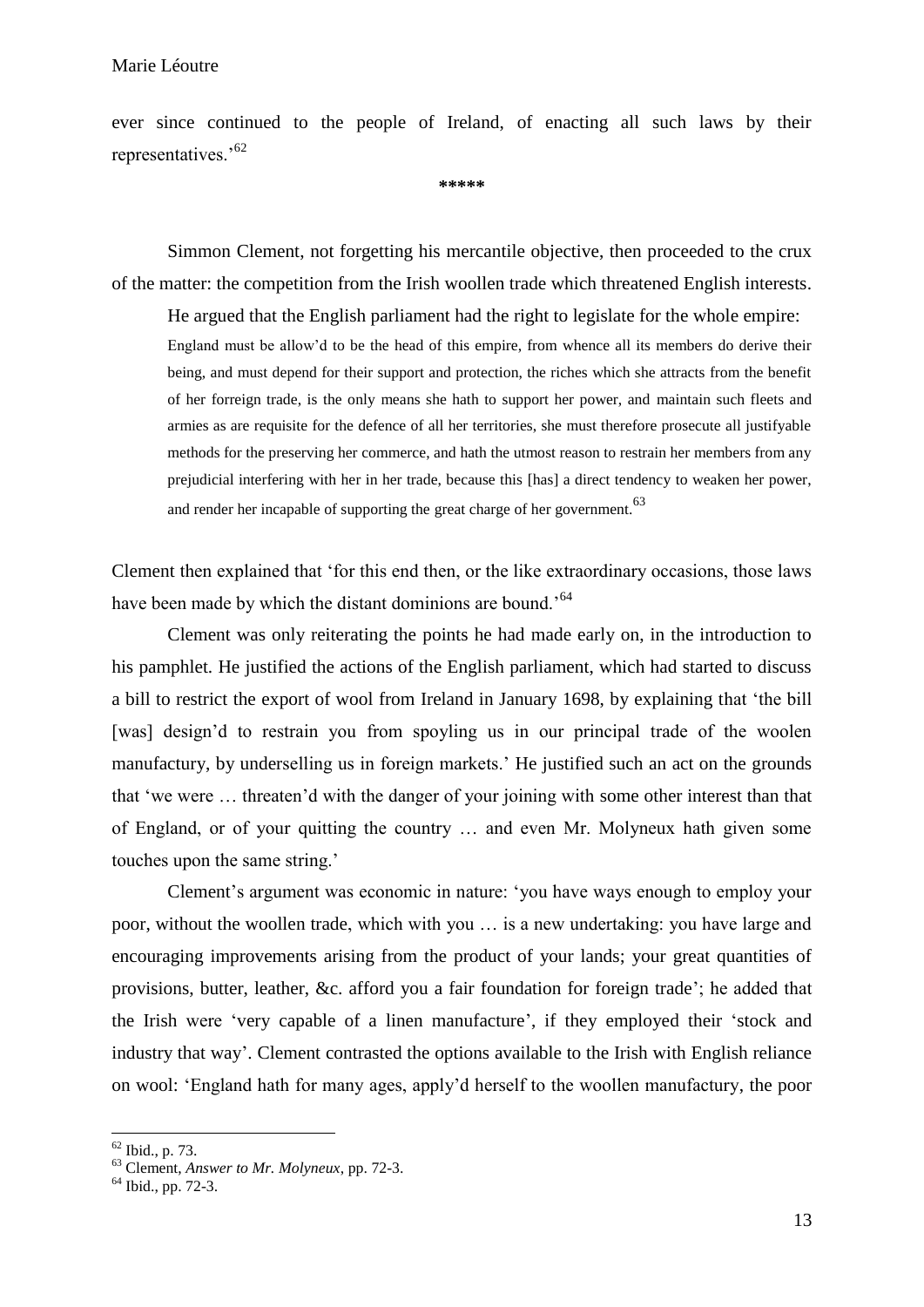are settled in it, and have no other way of livelihood; she hath no means of gaining wealth sufficient to support her government without it; but your being able to work so much cheaper, must of consequence abate the prices to so great a degree, as that she cannot be able to hold the trade'. This led Clement to the conclusion that this unfair Irish competition would 'in time … cause a decay of [England's] wealth and power, draw inevitable ruin upon her whole empire, and involve your selves in the same' and to ask : 'Is it not easie then to determine, for whom 'tis reasonable to give place in this contest?'<sup>65</sup>

Clement explained that it was in this context that Ireland had 'been restrain'd from exporting [her] wools to any country but England' and asked 'is not the necessity of restraining the manufacture thereof much more cogent?' Like Molyneux, Clement appealed to reason, common sense, nature and self-evidence to justify his position:

the evident reason of the thing is sufficient to convince all mankind, that England must be perpetually oblig'd to preserve this trade to herself; that she cannot suffer any of her members to interfere with her in it, and that to advocate against so just an exerting of the supream authority, shews only a selfseeking temper, in minds that would grasp all to themselves, without having any regard to the wellbeing of the whole community, of which they are but members.<sup>66</sup>

**\*\*\*\*\***

The fifth point Molyneux examined was the 'precedents and opinions of the learned in the laws, relating to this matter.<sup>67</sup>

He explained legal precedent at length, quoting judges and lawyers together with his interpretation. The most crucial point – and one which is perhaps difficult to understand from a  $21<sup>st</sup>$  century perspective - is that Molyneux did not want to break away from England. Mentioning Poynings' Law again, he claimed that 'Ireland is inseparably annex'd to the imperial crown of England. The obligation that our legislature lies under by Poynings' act … makes this tye between the two kingdoms indissoluble. And we must ever owe it our happiness to be thus annex'd to England.<sup>68</sup> Molyneux also argued that the courts of Ireland were independent, and therefore that Ireland could not be bound by the English parliament.

Clement derogatorily replied that the 'opinions quoted by Mr. Molyneux, do not by any means assist his argument, but do most of them support mine against him.<sup>59</sup>

<sup>&</sup>lt;sup>65</sup> Ibid., 'Epistle Dedicatory.'

<sup>66</sup> Clement, *Answer to Mr. Molyneux*, 'Epistle Dedicatory.'

<sup>67</sup> Molyneux, *Case of Ireland Stated*, p. 6.

<sup>68</sup> Ibid., p. 127.

<sup>69</sup> Clement, *Answer to Mr. Molyneux*, 'Epistle Dedicatory.'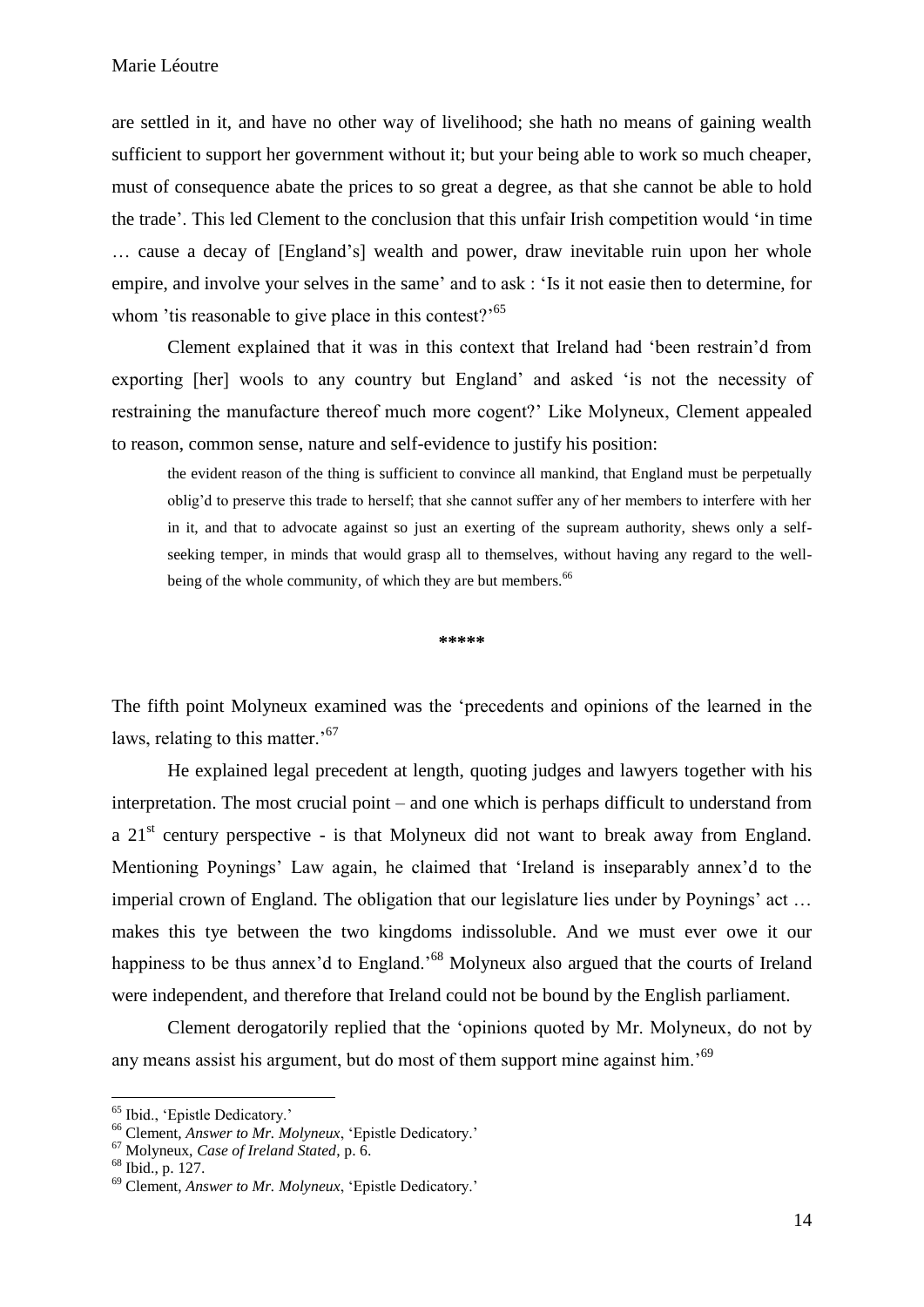**\*\*\*\*\***

Sixthly and finally, Molyneux considered 'the reasons and arguments that may be farther offered on one side and t'other' and drew 'some general conclusions from the whole.<sup>70</sup> Clement and Molyneux repeated their main points.

**\*\*\*\*\***

#### **III. Analysis**

What can be learnt from their arguments?

First, 500 years after Henry II came to Ireland, there was still disagreement about how to interpret those events. The situation over the wool simply re-ignited an on-going issue. Also, because they disagreed on how Ireland and England became linked, they were bound to disagree on the nature of that initial relationship: was Ireland conquered, and if yes, what were the rights of the English parliament over Ireland?

Clement's reply presented the traditional argument that territory can 'only be acquired by conquest or descent.' He used the 'inherent ambiguity to claim that Henry II's acquisition of the country had made the Irish entirely subject to his will, as following a military conquest.'<sup>71</sup>

Molyneux went against this traditional view and refuted it by introducing the notion of consent, which was central to his argument. In his work, *Two Treaties of Government*, his friend John Locke claimed that there could be no legitimate government without the consent of the governed. Inherent with the notion of consent was the right of peoples to rebel if the government broke the contract.<sup>72</sup> Molyneux, by saying that Ireland was not 'conquered' but consented to be linked to England -and freely accepted having the same laws as England, including the right to legislate for itself in parliament- remained an independent kingdom.<sup>73</sup>

 $\overline{\phantom{a}}$ 

<sup>70</sup> Molyneux, *Case of Ireland Stated*, p. 6.

<sup>71</sup> Patrick Kelly, "Recasting a tradition: William Molyneux and the source of *The Case of Ireland … Stated*  (1698)," in Ohlmeyer, ed., *Political Thought in Seventeenth-Century Ireland*, p. 101.

 $72$  'men are naturally free and equal as part of the justification for understanding legitimate political government as the result of a social contract where people in the state of nature conditionally transfer some of their rights to the government in order to better insure the stable, comfortable enjoyment of their lives, liberty, and property.' Stanford University, [http://plato.stanford.edu/entries/locke-political/#ConPolOblEndGov,](http://plato.stanford.edu/entries/locke-political/#ConPolOblEndGov) accessed October 2012.

 $73$  See Kelly, "Recasting a tradition," p. 101.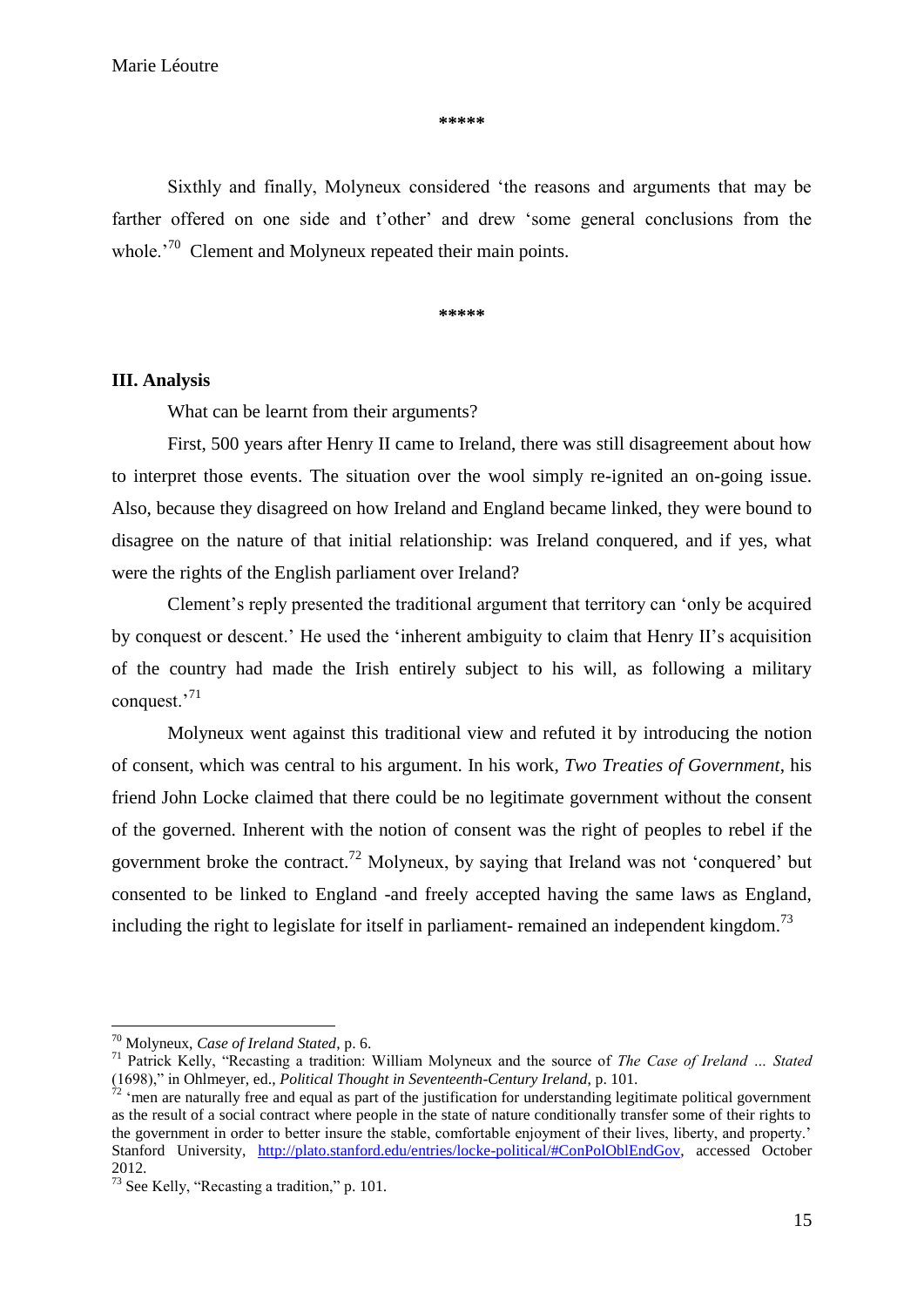Clement's counter-argument was about the nature of consent. He claimed the under the threat of violence the Irish people submitted and gave away their own system of government; therefore Ireland was 'conquered' and came under the jurisdiction of England.

In truth, both authors are right. Ireland can be said to have been colonised, as people from England and Scotland did settle in Ireland since the time of Henry II, and especially in the sixteenth and seventeenth centuries. Molyneux and Clement also discussed the significance of the several armed conflicts - in 1594-1603, with Hugh O'Neil, in 1641-53 with the Confederation of Kilkenny and in 1689-91 with the Jacobites- which were all successfully supressed by the English state.<sup>74</sup>

On the other hand it can be argued that these conflicts demonstrated that Ireland was not completely conquered before the  $1690s$ .<sup>75</sup> Most importantly, Ireland did have her own legislature, which distinguished her from a typical colony.<sup>76</sup>

In essence, both authors agreed that Ireland was linked to England. The bone of contention was about the word 'colony' and whether the settlers who came from England over the centuries were free, independent people, or they still had to obey the mother country and its parliament.

**\*\*\*\*\***

The last rebellion the authors implicitly referred to was the war against James II in 1689-91. The Catholic king of England, Scotland and Ireland, left England and Scotland to his son-in-law and nephew, the Dutch Protestant William of Orange, who became King William III. James II remained king of Ireland until 1691 when he lost the war to William. Clement argued that Ireland was re-conquered during this war, and that the English parliament, because it took part in the war by financing it, had therefore legitimate claims upon the forfeited estates of James II's supporters, or Jacobites, and could decide what to do with these estates.<sup>77</sup> In essence the English parliament had won the right to 'own' Ireland.

Clement implied that the investment gave the right to property: the cost of the war was also a justification for England to dispose of the forfeitures, as it pleased, to reimburse itself. This argument was particularly relevant in 1698, as the war against James II was still very fresh in the memories and the debt from it and from the ensuing war on the continent, which lasted until 1697, was not cleared. Molyneux rejected the 'notion that the English

<sup>74</sup> McGrath, *Ireland and Empire*, p. 37.

<sup>75</sup> McBride, *Eighteenth-Century Ireland*, p. 169.

<sup>76</sup> McGrath, *Ireland and Empire*, p. 39.

 $77$  Kelly, "Recasting a tradition," p. 102.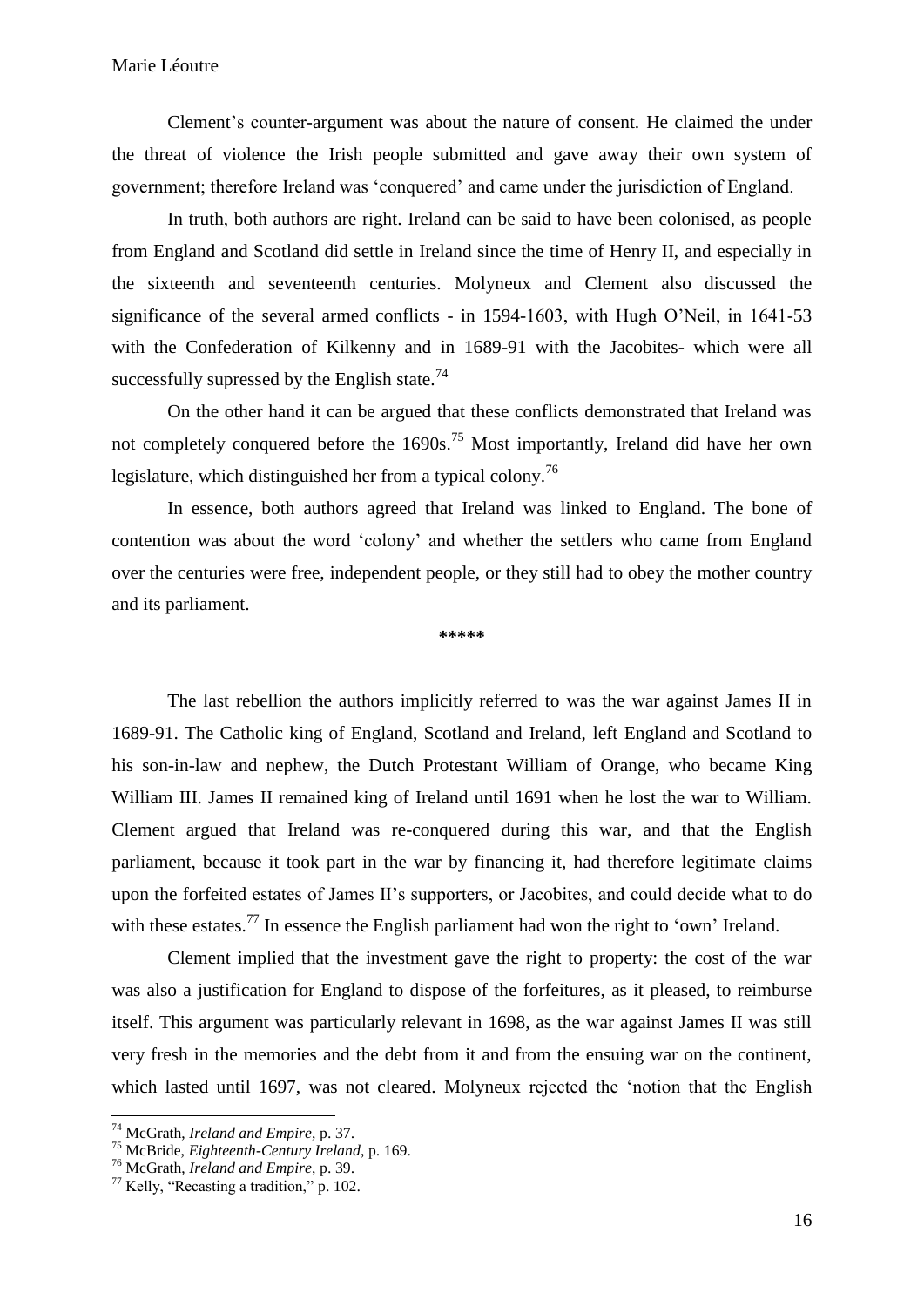parliament has somehow or other "purchased" Ireland by paying for the suppression of rebellions there.'<sup>78</sup> In fact it was the king, William III, who had disposed of the estates and given them as grants to favourites; some of these estates had been resold to people such as Molyneux. The possibility that the English parliament could resume these grants gave cause for concern, and this issue added fuel to the wool controversy.

Why did Molyneux and Clement mention these points when their main dispute was about the woollen trade? Molyneux argued that Ireland was not conquered by Henry II, or during the rebellions of the  $1640s$ ,<sup>79</sup> nor in the 1689-91 war. Clement countered that Ireland was conquered and re-conquered, thereby reaffirming England's claims over Ireland to legislate and dispose of estates and, by extension, to legislate on the matter of the wool.

**\*\*\*\*\***

Both pamphleteers were building up their arguments and legitimising their positions by drawing on history and legal precedents in order to assert whether the English parliament had the right to legislate for Ireland, on that matter of wool and others. That is why they discussed the concepts of 'just' and 'unjust' conquest and the rights over the 'progeny,' and 'property.'

From a postcolonial world standpoint Clement may sound quite self-righteous and imperialistic in his defence of the right of the English parliament to legislate for Ireland but, in his time, imperialism was rarely questioned and Molyneux was not challenging it. $80$ Clement argued that conquest did bind posterity and that therefore Ireland -which was still part of the English empire- still had a duty to obey. Yet he agreed that Henry 'gave the people the English laws, constituted parliaments, and the English form of government, to this … they freely submitted', <sup>81</sup> implying consent from the Irish, and thereby adding complexity to his argumentation.

The pamphleteers focused on the nature of the relationship since the time of Henry II and the processes by which this relation was established. This is by far the most legalistic, and the longest, part of Molyneux's pamphlet, where he gave many examples of the longstanding legislative independence of Ireland, real and invented. Molyneux implied that the

<sup>78</sup> Ibid., p. 101.

<sup>&</sup>lt;sup>79</sup> See the Trinity College Dublin 1641 Deposition Project, [http://1641.tcd.ie/historical-rebellion.php,](http://1641.tcd.ie/historical-rebellion.php) accessed October 2012.

<sup>80</sup> Sankar Muthu, *Enlightenment Against Empire* (Oxford: Princeton University Press, 2003), pp. 4-5.

<sup>81</sup> Clement, *Answer to Mr. Molyneux*, p. 29.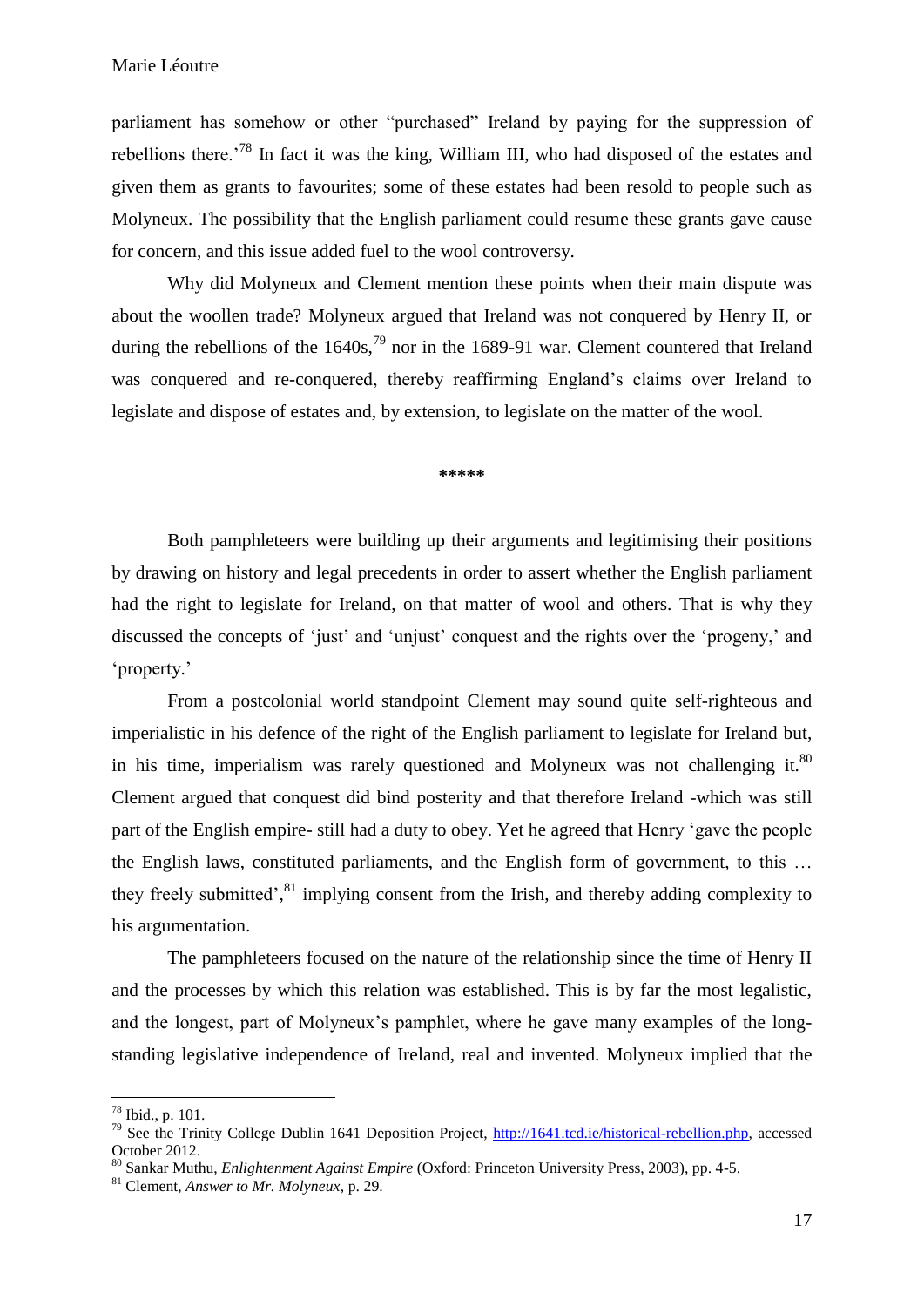Irish had made a compact with the king as an individual and not the kingdom he represented. By claiming that there was a personal bond between Ireland and the king of England, Molyneux could refute that the English parliament had anything to do with it: the laws of England were freely accepted by the people of Ireland, as given by Henry II, and then his heirs and followers.

Crucially, Molyneux argued that Ireland and England were a dual monarchy: they were two independent kingdoms, with independent legislatures, sharing one monarch.<sup>82</sup> The implication was that Ireland was a sister kingdom of England; the English parliament had no right to legislate for Ireland. In contrast, Clement argued that a monarch could not legislate without parliament.<sup>83</sup> This latter argument was particularly relevant in the light of the events of 1688 in England. When William of Orange became king of England, as William III, there was a change in the constitution, and the balance of power between the executive and the legislature changed in favour of the parliament.<sup>84</sup>

Another fundamental disagreement lay in the interpretation of a law known as Poynings' Law, which had been passed by the Irish parliament in 1494-5. This law 'established the nature of the relationship between the executive (both Irish and English) and legislative arms of government in Ireland.<sup>85</sup> It stated that 'an Irish parliament could not be convened without prior licence from the English monarch and council.<sup>86</sup> To obtain it, the Irish Lord Lieutenant -a viceroy, or governor, who represented the monarch in Ireland- and his Privy Council -a group of leading notables- had 'first to certify into England, under the great seal of Ireland, the causes and considerations for calling parliament, along with all the bills to be enacted in that parliament.<sup>87</sup> Then, 'if the causes and considerations were deemed valid, some or all of the bills, along with the monarch's licence for holding parliament, would be transmitted back to Ireland under the great seal of England.<sup>88</sup> The Irish parliament could then be summoned and the bills that had been returned from England could be presented to it, to be passed or to be rejected. The fact that legislation did not start in the Irish parliament seriously curtailed its power, although there was some flexibility in the application of Poynings' Law from the outset.<sup>89</sup>

**<sup>.</sup>**  $82$  Ibid., p. 55.

<sup>83</sup> Ibid., pp. 41-2.

<sup>84</sup> For more details see McGrath, *Irish Constitution*, passim.

<sup>85</sup> McGrath, "The reinterpretation of Poynings' Law, 1692-1714," p. 160.

<sup>86</sup> Ibid., p. 161.

 $^{87}$  Ibid.

<sup>88</sup> Ibid., pp. 161-2.

 $89$  Ibid.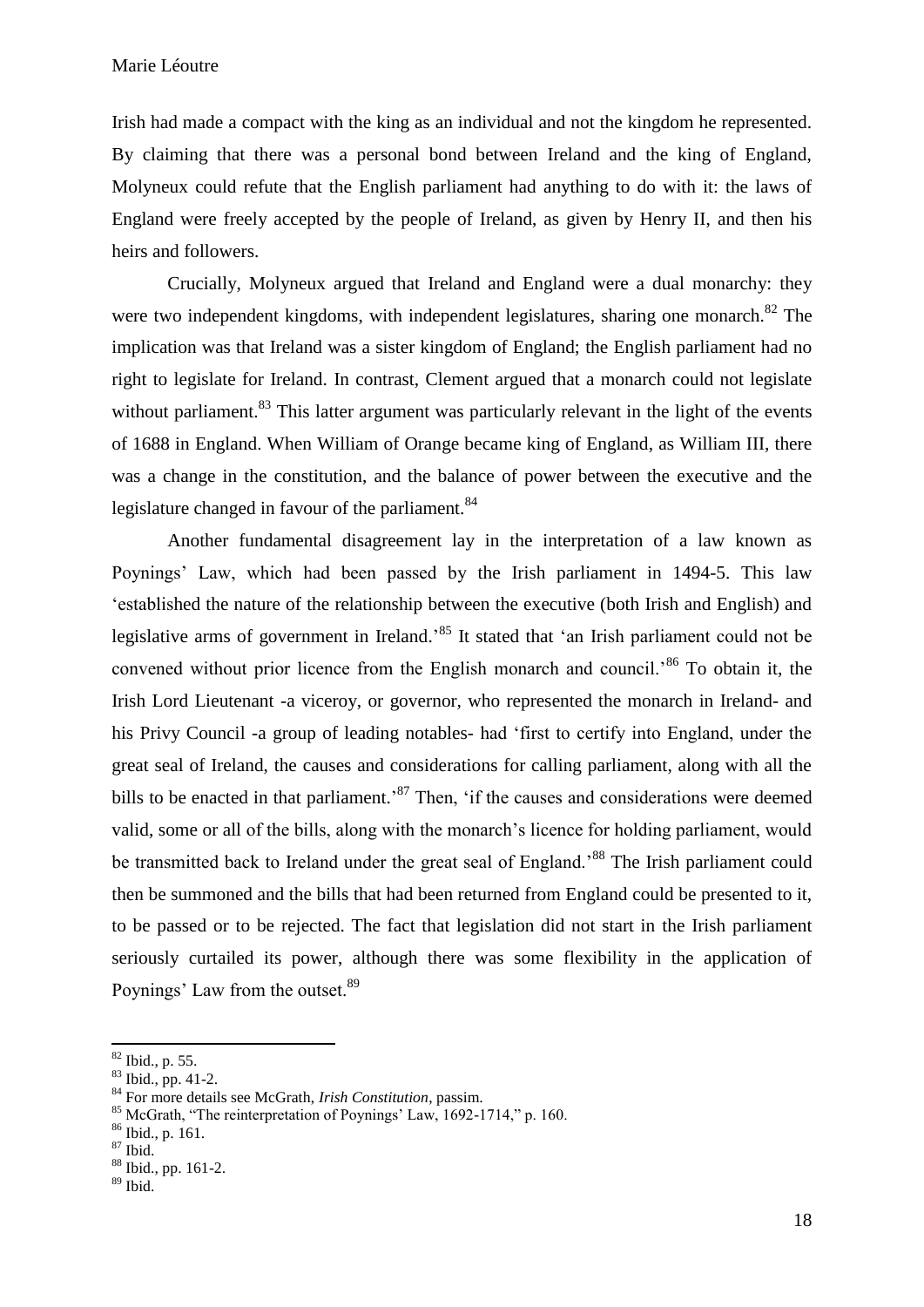Poynings' Law was reinterpreted over time and in the aftermath of the Glorious Revolution of 1688 the Irish parliament gained considerably more freedom. By 1698 it could initiate legislation - most importantly money bills -  $90$  which meant that it could control how often it would meet. If it voted taxes for two years it had to meet two years later to renew them. The monarch could no longer go for long periods of time without consulting parliament.<sup>91</sup>

Molyneux, when stating that if Ireland re-enacted laws which had already been passed in England it seemed logical to conclude that Ireland was an independent kingdom, certainly had a point; but he nonetheless understated the curtailing power of Poynings' Law to suit his argument. Also, Molyneux's interest on the subject matter was a family tradition: he was the son-in-law of Sir William Domville,<sup>92</sup> who had written his *Disquisition* on the same subject in the 1660s. Molyneux made extensive use of Domville's manuscript work. The fact that governors representing England were sent to Ireland tends to uphold Clement's argument, although Poynings' Law was initially designed to put a check on the power of these governors.<sup>93</sup> Poynings' Law definitely altered the status of Ireland and tied it closer to England. Although it did not abolish the legislature, it did restrict it.

There was another attempt to clarify the relationship in 1541 with the Act of Kingly Title. The king of England became the king of Ireland by law (he had been 'Lord of Ireland' until then). It was supposed to bring Ireland fully under the control of England, but historians have argued that it actually gave more strength to Ireland's claim to independence.<sup>94</sup> Poynings' Law became more loosely interpreted towards the end of the seventeenth century, and as the Irish people had gained more legislative independence it opened a door for conflict with England's parliament.<sup>95</sup>

The competition over the wool provided an opportunity to re-discuss and re-define the relationship between Ireland and England. Molyneux's pamphlet re-opened the debate; his work and Clement's answer show that it was not a clear-cut relationship; there were many ambiguities. Clement chose to argue along imperialistic lines and this attitude was patronising, and somewhat condescending, towards the Irish as he postulated that continuing to produce and sell wool would actually be detrimental to them. Again, this argument was

<sup>90</sup> For more details see McGrath, *Irish Constitution*, pp. 73-117.

<sup>91</sup> McGrath, *Irish Constitution*, passim.

<sup>92</sup> DIB, Hazel Maynard, Patrick H. Kelly. "Domvile (Domville), Sir William," [http://dib.cambridge.org/viewReadPage.do?articleId=a2678,](http://dib.cambridge.org/viewReadPage.do?articleId=a2678) accessed October 2013.

McGrath, "The reinterpretation of Poynings' Law, 1692-1714," pp. 161-162.

<sup>94</sup> McGrath, *Ireland and Empire*, p. 39.

<sup>&</sup>lt;sup>95</sup> McGrath, "The reinterpretation of Poynings' Law, 1692-1714," passim.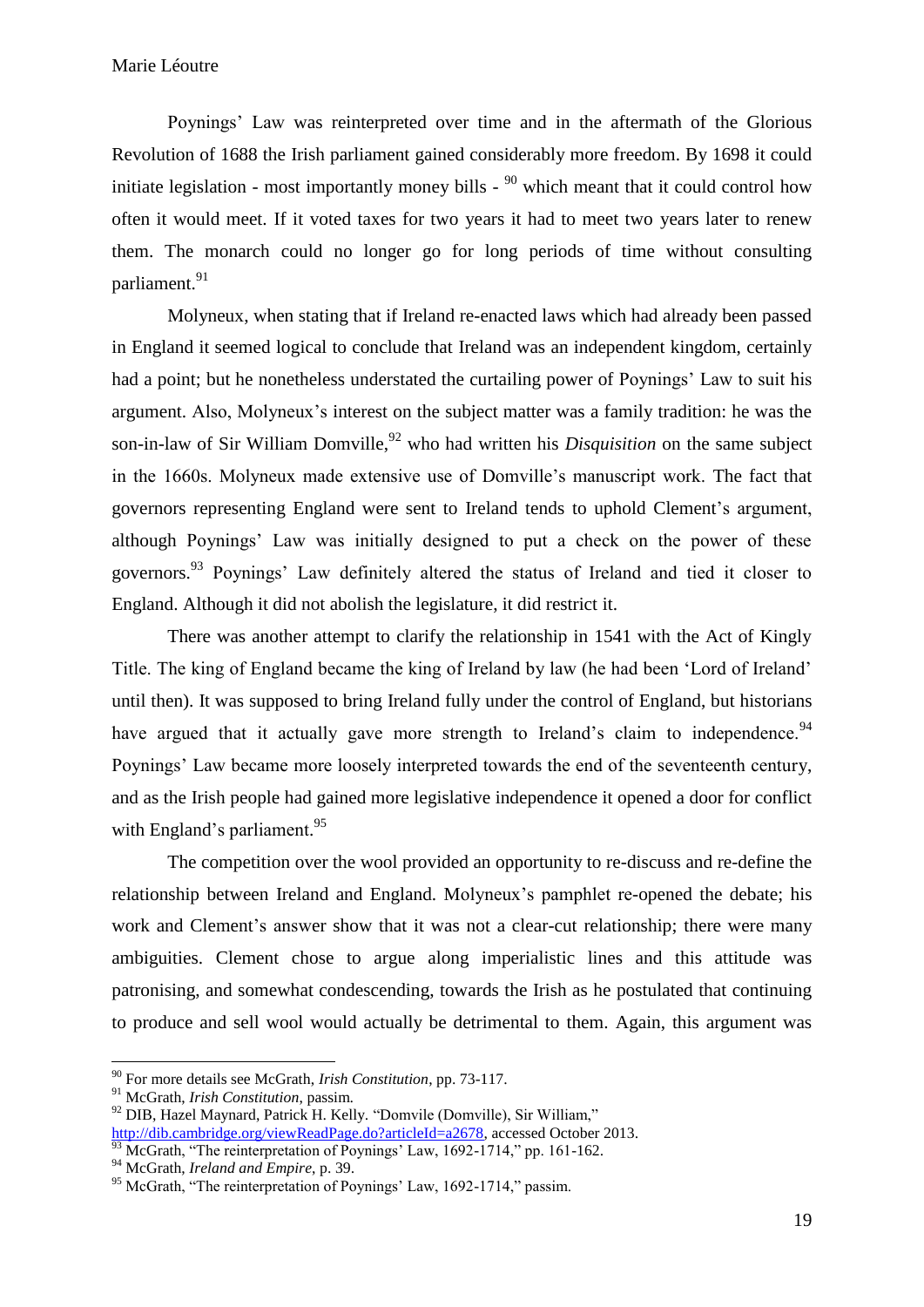embedded in the idea that Ireland was part of the English empire. The allegory of the empire as a body reflects Clement's view clearly: Ireland is a limb and England the head; if the limb hurts itself, it will be detrimental to the head and to the whole system.

**\*\*\*\*\***

#### **IV. Conclusions**

William Molyneux wrote his pamphlet at a time when Poynings' Law was more leniently interpreted; the Irish had gained more freedom in terms of legislation, but at the same time, since the revolution of 1688 in England, the parliament of England had also gained more power, and that could lead to a clash of interests. The British Empire was getting stronger after 1688 and it became important to reassess and reassert Ireland's place in that empire: was it a sister kingdom, a colony, or a province of England?

The wool issue provided Molyneux with an opportunity to clarify the status of Ireland from an Irish perspective. Molyneux represented the governing elite in Ireland: the Protestant minority, who owned most of the land and had all of the power. Molyneux never wanted to break away from England, but rather to affirm that despite this connection and the fact that the Irish Protestant elite were descended from the English, they were also independent and had separate interests. Molyneux represents 'colonial patriotism', an Ireland keen to protect its interests, but nonetheless perceiving itself as inalienably linked to England.

Molyneux's pamphlet was not well received in Ireland and experienced even worse censure in England, most notably in the English parliament. The latter did legislate on the wool question in April 1699. Its Irish Woollen Prohibition Act prohibited the exportation of Irish woollen manufactures completely, and restricted the export of raw wool to England only. It proved that the English parliament would 'bind' Ireland when 'political or economic pressure in England dictated as much.'<sup>96</sup> Ironically, it was passed by backbenchers against the will of the English government.

Simon Clement's reply is of tremendous significance, as it crystallised English fears. His pamphlet frequently evokes a menacing tone, suggesting that the issue raised by Molyneux was challenging England on a sensitive point. The fact that there were five answers and a discussion in the English parliament tends to confirm this view. Also, the arguments of Clement, who justifies the imperial nature of the relationship between England

<sup>96</sup> McGrath, *Ireland and Empire*, p. 48.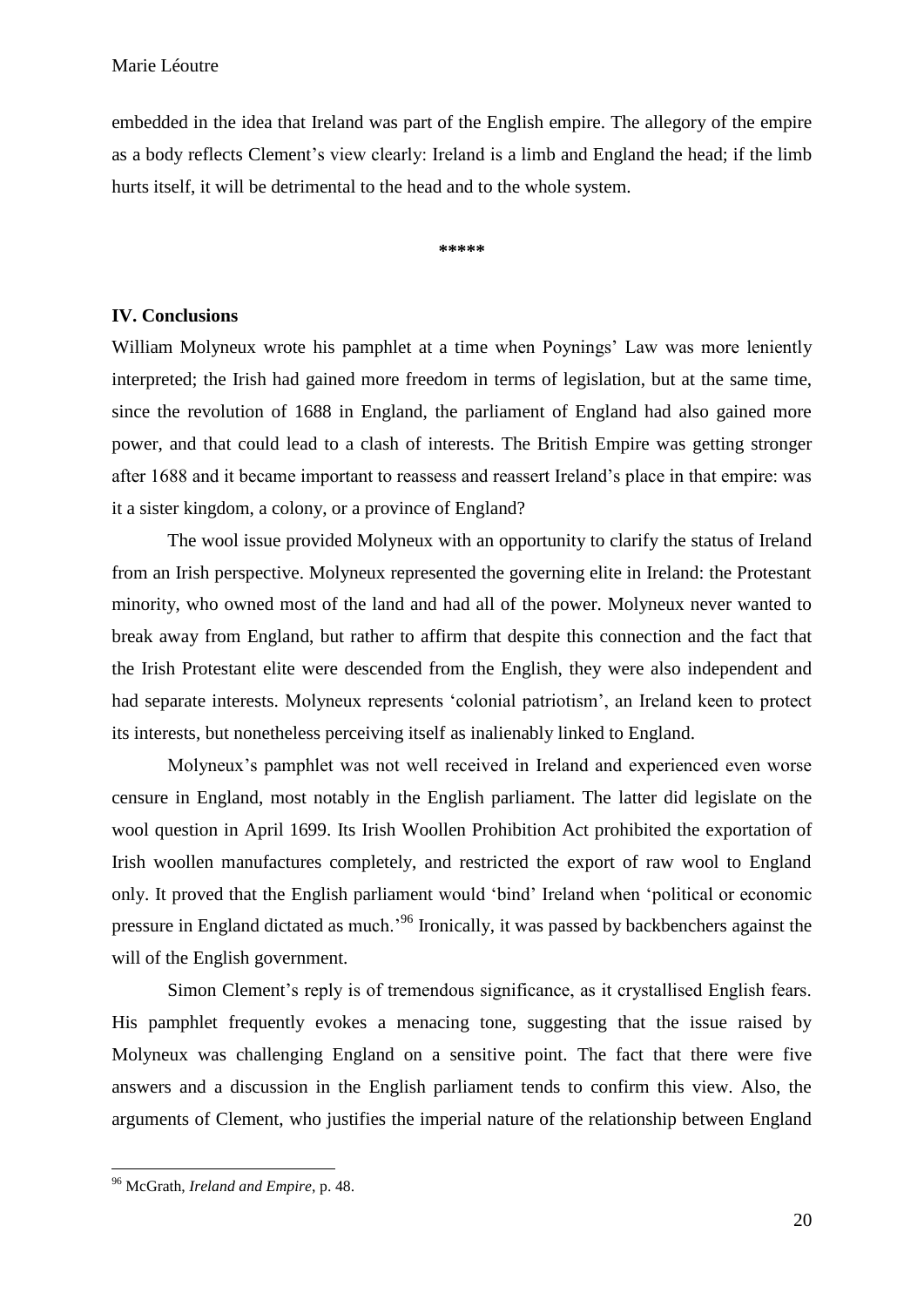and Ireland, were reasserting in strong terms that imperial bond and the implied inferiority of Ireland. The existence of these replies shows that the issue was taken seriously and called for an unequivocal and clear explanation of the constitutional bond.

The vocabulary used by Clement was clear and left no room for doubt: Ireland was a 'colony' or a 'member,' England was the 'mother nation' and 'supream government;' Ireland owed 'obedience and duty' 'so as that the tranquillity of the whole Empire may be best conserv'd.<sup>'97</sup> The meaning of colony is quite central in the debate, and the fact that Ireland did retain a parliament testifies to her unique place and status in the English Empire.

The other pamphleteers used the same rationale. William Atwood has been described as 'the leading English imperialist theorist,' involved in 'almost every major political debate within England, and between England and her political peripheries, during the period 1680 to 1707.'<sup>98</sup> He provided the longest answer to Molyneux, the *History, and Reasons, of the Dependency of Ireland upon … England* (1698). Like Molyneux, Atwood was a barrister, and he was an expert in 'ancient constitutional debate': he 'met Molyneux on his own ground, matching one legal precedent with another and ultimately turning the myth of the ancestral constitution to the disadvantage of Ireland.'<sup>99</sup> The other answers were written by Charles Leslie, an Irish clergyman, and Charles Davenant, an English government official and political economist. It is in this latter respect that Davenant's pamphlet may be considered an answer to Molyneux.<sup>100</sup>

William Molyneux's *Case of Ireland* can be considered 'the most significant Irish political pamphlet of the seventeenth and eighteenth centuries.<sup>101</sup> It was reprinted nine times between 1706 and 1782, which evidenced the continuing interest in 'his theory of Ireland's legislative independence' right down to the Act of Union with Britain in  $1800$ <sup> $102$ </sup> Molyneux was later acclaimed as a patriot, and his work, especially his claim that there could be no legislation without representation, was used in the American war of independence.<sup>103</sup>

1

<sup>97</sup> Clement, *Answer to Mr. Molyneux*, 'Epistle Dedicatory.'

<sup>98</sup> See Charles C. Ludington, "From ancient constitution to British Empire: William Atwood and the imperial crown of England" in Ohlmeyer, ed., *Political Thought in Seventeenth-Century Ireland*, p. 245. <sup>99</sup> Ibid., p. 255.

<sup>&</sup>lt;sup>100</sup> DIB, Eamonn O Ciardha, "Leslie, Charles," [http://dib.cambridge.org/viewReadPage.do?articleId=a4799,](http://dib.cambridge.org/viewReadPage.do?articleId=a4799) accessed October 2012; DNB, Robert D. Cornwall, "Leslie, Charles (1650–1722)," http://www.oxforddnb.com/view/article/16484.<br>accessed October 2012: Ibid.

accessed October 2012; Ibid., Julian Hoppit, "Davenant, Charles (1656–1714)," http://www.oxforddnb.com/view/article/7195, accessed October 2012.

 $101$  Kelly, "Recasting a tradition," p. 83.

<sup>&</sup>lt;sup>102</sup> Kelly, "William Molyneux and the Spirit of Liberty," p. 136.

<sup>&</sup>lt;sup>103</sup> Kelly, "Recasting a tradition," p. 83.